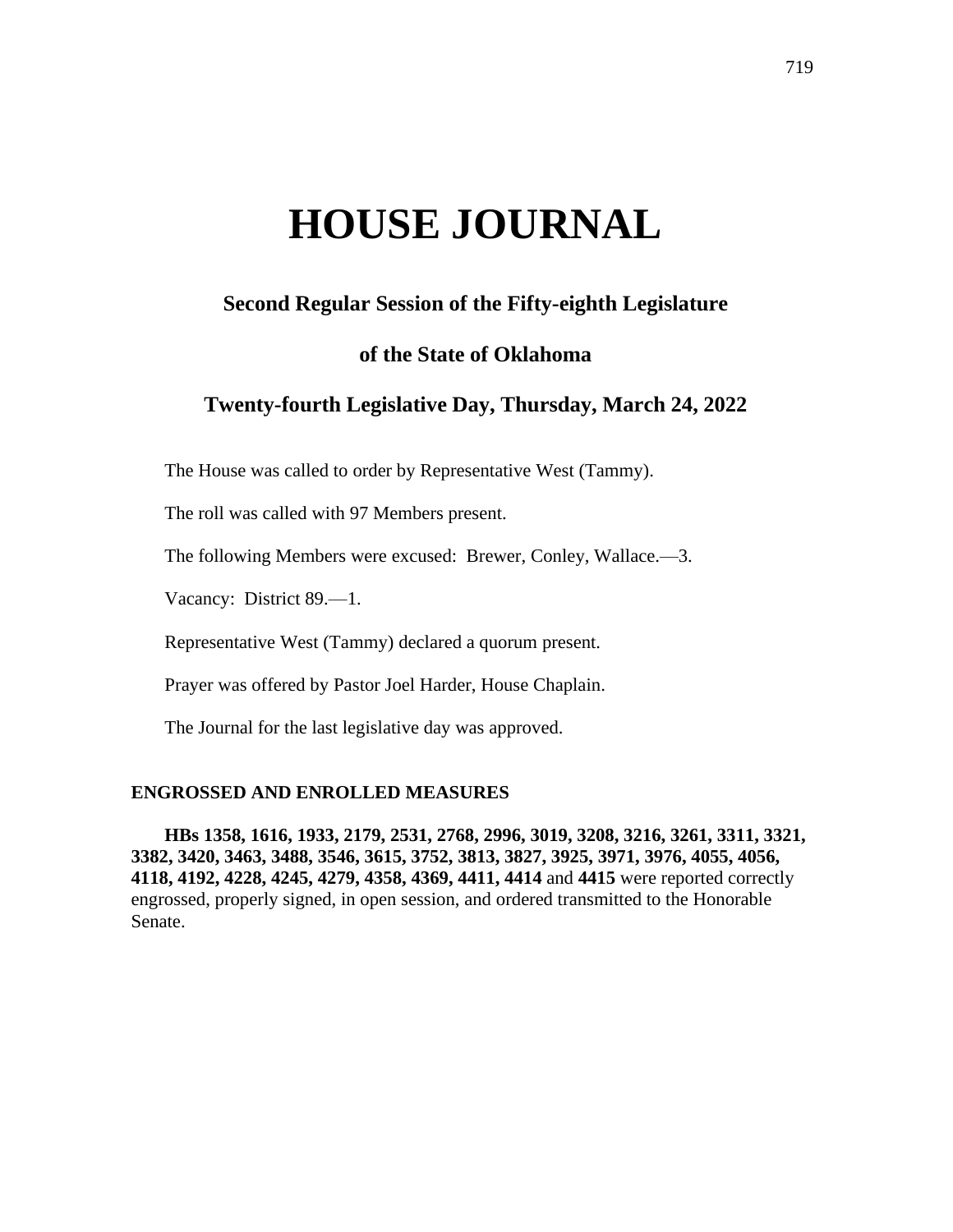Representative Echols moved to suspend House Rule 8.8 for the purpose of allowing consideration of **HBs 2025, 3082, 3195, 3280, 3566, 3674, 4330** and **3977**, which motion was declared adopted upon roll call as follows:

Aye: Baker, Bell, Bennett, Boatman, Boles, Burns, Bush, Caldwell (Chad), Cornwell, Crosswhite Hader, Culver, Davis, Dempsey, Dills, Dobrinski, Dollens, Echols, Fetgatter, Frix, Fugate, Gann, Goodwin, Grego, Hardin (David), Hardin (Tommy), Hasenbeck, Hilbert, Hill, Humphrey, Johns, Kerbs, Lawson, Lepak, Lowe (Dick), Luttrell, Manger, Martinez, McBride, McDugle, McEntire, Miller, Moore, Munson, Newton, Nollan, O'Donnell, Olsen, Osburn, Pae, Patzkowsky, Pfeiffer, Pittman, Provenzano, Randleman, Ranson, Roberts (Dustin), Roberts (Eric), Roe, Russ, Sims, Smith, Sneed, Steagall, Stearman, Sterling, Stinson, Strom, Talley, Turner, Vancuren, Virgin, Waldron, West (Josh), West (Kevin), West (Rick), West (Tammy), Williams, Wolfley, Worthen, Mr. Speaker.--80.

Excused: Bashore, Blancett, Brewer, Caldwell (Trey), Conley, Ford, Kannady, Kendrix, Lowe (Jason), Marti, May, Mize, Nichols, Phillips, Roberts (Sean), Rosecrants, Stark, Townley, Walke, Wallace.--20.

Vacancy: District 89.--1.

#### **GENERAL ORDER**

**HB 2025** by Steagall et al. of the House was read and considered.

Coauthored by Representative(s) Talley, Fugate

Authored by Senator Murdock (principal Senate author)

Representative Steagall moved that **HB 2025** be advanced from General Order, which motion was declared adopted.

#### **THIRD READING**

**HB 2025** was read at length for the third time. On passage of the measure and emergency, the roll call was as follows:

Aye: Baker, Bennett, Boatman, Boles, Burns, Bush, Cornwell, Crosswhite Hader, Culver, Davis, Dempsey, Dills, Dobrinski, Dollens, Echols, Fetgatter, Frix, Fugate, Goodwin, Grego, Hardin (David), Hardin (Tommy), Hilbert, Hill, Humphrey, Johns, Kannady, Kendrix, Kerbs, Lawson, Lepak, Lowe (Dick), Luttrell, Manger, Martinez, McBride, McDugle, McEntire, Miller, Moore, Munson, Newton, Nichols, Nollan, O'Donnell, Olsen, Osburn, Pae, Patzkowsky, Pfeiffer, Pittman, Provenzano, Randleman, Ranson, Roberts (Dustin), Roberts (Eric), Roberts (Sean), Roe, Sims, Smith, Sneed, Stark, Steagall, Sterling, Stinson, Strom, Talley, Townley, Turner, Vancuren, Virgin, Waldron, West (Josh), West (Kevin), West (Tammy), Williams, Wolfley, Worthen, Mr. Speaker.--79.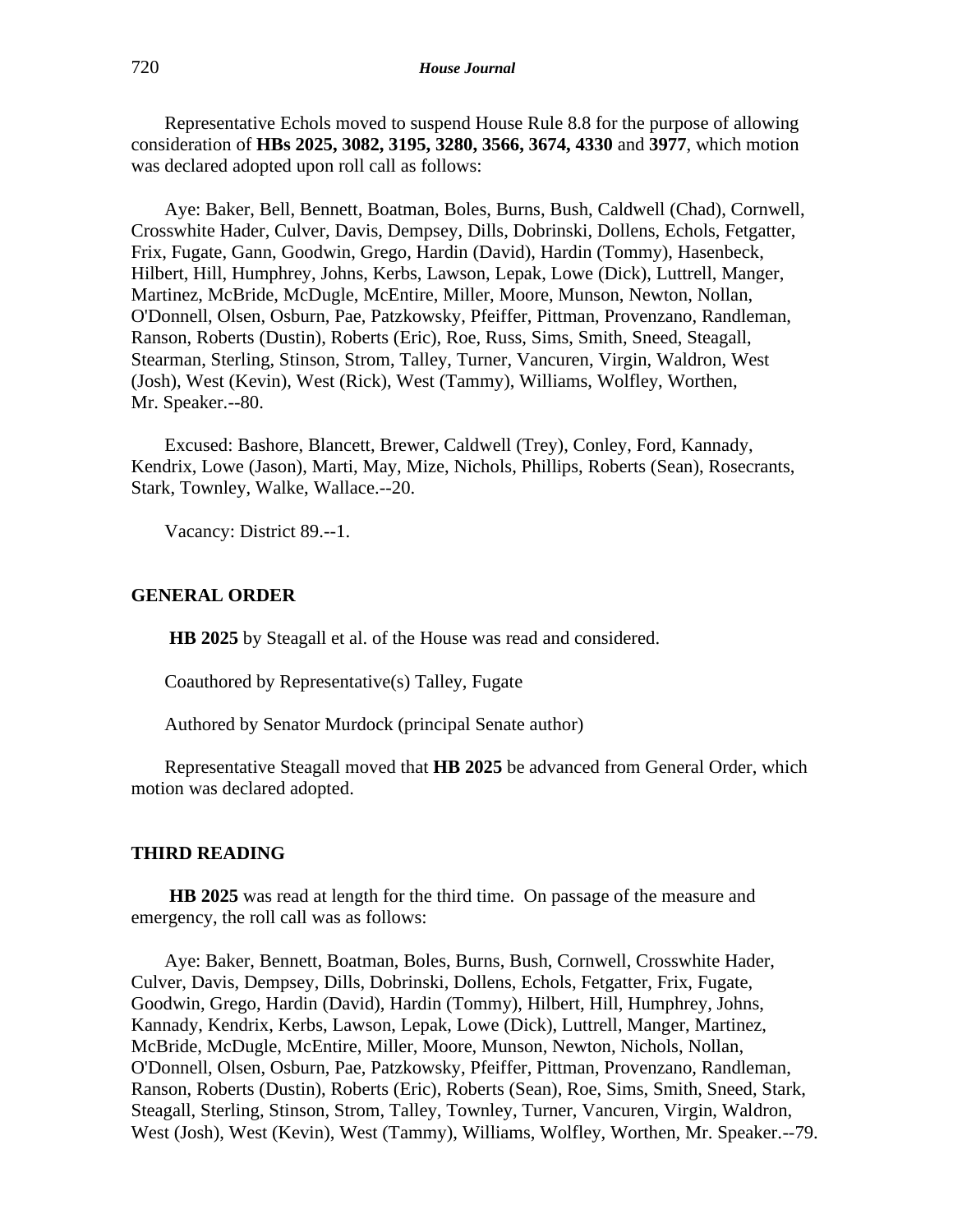Nay: Bell, Caldwell (Chad), Gann, Phillips, Stearman, West (Rick).--6.

Excused: Bashore, Blancett, Brewer, Caldwell (Trey), Conley, Ford, Hasenbeck, Lowe (Jason), Marti, May, Mize, Rosecrants, Russ, Walke, Wallace.--15.

Vacancy: District 89.--1.

The measure and emergency passed.

**HB 2025** was referred for engrossment.

## **MESSAGES FROM THE SENATE**

Announcing the passage of **SBs 186, 192, 1092, 1119, 1219, 1225, 1261** and **1302**. The above measures were introduced and read for the first time.

**SB 186** − By Bullard, Hamilton, Stephens, Bergstrom, Matthews, Merrick and Jett of the Senate and Roberts (Sean), McDugle and Russ of the House.

An Act relating to firearms; amending 21 O.S. 2021, Section 1283, which relates to convicted felons and delinquents; modifying allowable carry; restoring certain rights to carry; providing certain exclusions; prohibiting certain carry for persons serving probation; modifying definitions; and providing an effective date.

**SB 192** − By Howard of the Senate and Pfeiffer of the House.

[Ad Valorem Tax Code - removing requirement certain farm products be assessed and valued as of certain date - effective date ]

**SB 1092** − By Dahm, Jett, Bergstrom, Bullard and Stephens of the Senate and Roberts (Sean) of the House.

An Act relating to State Capitol building; providing for the Office of Management and Enterprise Services to promulgate rules for a flag flying program; providing for request to fly flag over State Capitol; authorizing OMES to develop fee structure; depositing of certain fee to certain fund; providing for flags allowed to be flown; providing for codification; providing an effective date; and declaring an emergency.

**SB 1119** − By Garvin of the Senate and Hilbert of the House.

An Act relating to teachers; amending 70 O.S. 2021, Section 6-122.3, which relates to alternative teaching certificates; removing clock-hour limitation for adjunct teachers; providing for inapplicability of certain definition; amending 70 O.S. 2021, Section 17-101, which relates to Teachers' Retirement System of Oklahoma definitions; modifying certain definition; updating statutory reference; providing an effective date; and declaring an emergency.

**SB 1219** − By Bullard of the Senate and McDugle of the House.

[ medical marijuana - requirements for edible medical marijuana products - effective date ]

**SB 1225** − By Bullard and Jett of the Senate and Crosswhite Hader of the House.

[ health care - parental consent to medical treatment of minors - minor self-consent to health services - effective date ]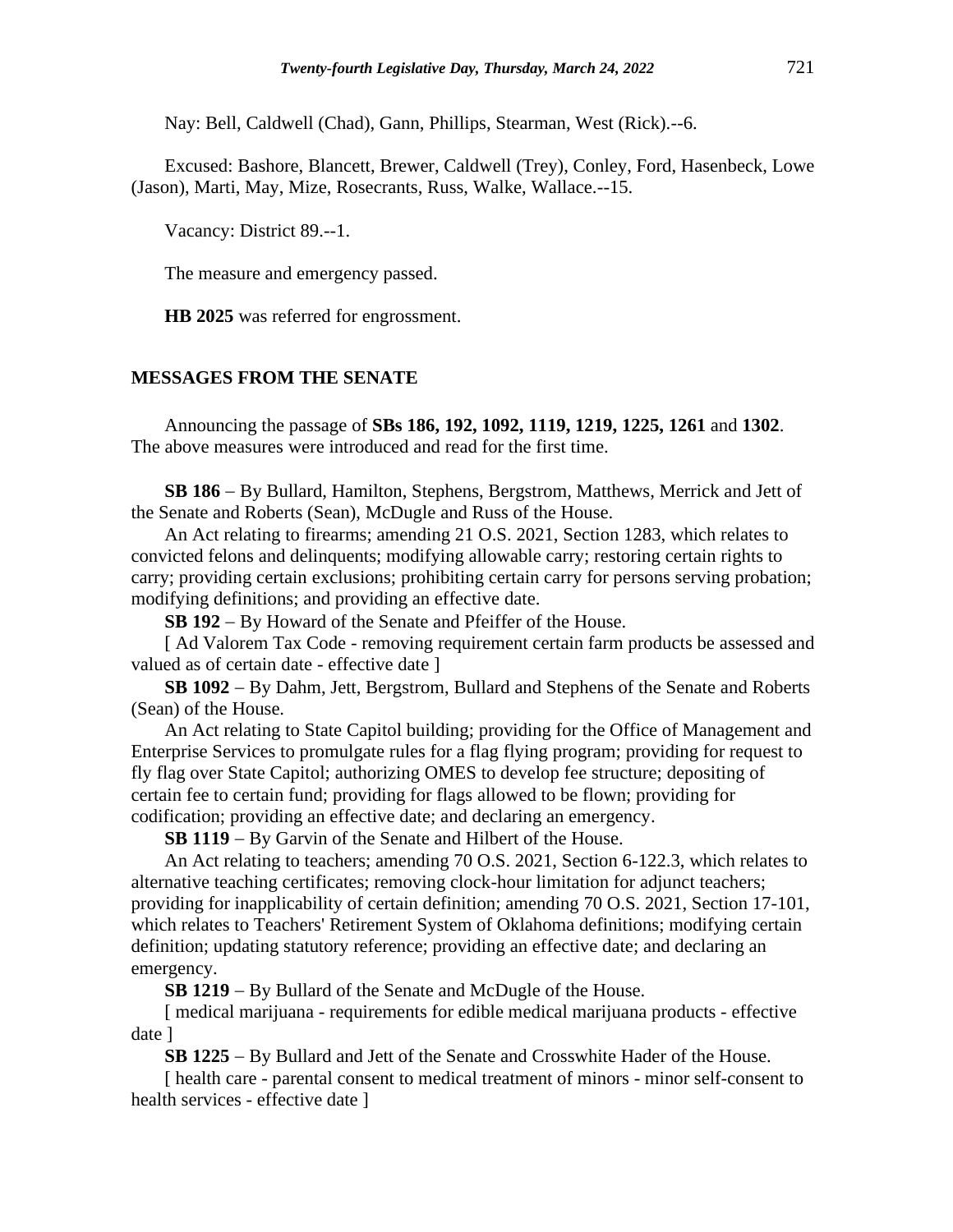**SB 1261** − By Howard of the Senate and Pfeiffer of the House.

[ damages - Combined Pesticide Law - registration as an environmentally sensitive crop - codification - emergency ]

**SB 1302** − By Rader of the Senate and Pfeiffer of the House.

[ uniform tax procedure - filing assessment for certain unpaid taxes - medical marijuana gross receipts tax - individual liable for payment - effective date ]

# **Concurrence in HAs**

Announcing the concurrence of Senate in **HAs** to **SB 2** and the passage of said measure, as amended thereby.

# **GENERAL ORDER**

**HB 3702** by Russ of the House was read and considered.

Authored by Senator Weaver (principal Senate author)

Representative Russ moved that **HB 3702** be advanced from General Order, which motion was declared adopted.

## **THIRD READING**

**HB 3702** was read at length for the third time. On passage of the measure, the roll call was as follows:

Aye: Baker, Bashore, Bell, Bennett, Blancett, Boatman, Boles, Burns, Bush, Caldwell (Chad), Cornwell, Crosswhite Hader, Culver, Davis, Dempsey, Dills, Dobrinski, Dollens, Echols, Ford, Frix, Fugate, Gann, Goodwin, Grego, Hardin (David), Hardin (Tommy), Hasenbeck, Hilbert, Hill, Humphrey, Johns, Kannady, Kendrix, Kerbs, Lawson, Lepak, Lowe (Dick), Luttrell, Manger, Marti, May, McBride, McDugle, McEntire, Miller, Mize, Moore, Munson, Nichols, Nollan, O'Donnell, Olsen, Osburn, Pae, Patzkowsky, Pfeiffer, Pittman, Provenzano, Randleman, Roberts (Eric), Roberts (Sean), Roe, Rosecrants, Russ, Sims, Smith, Sneed, Stark, Steagall, Stearman, Sterling, Stinson, Talley, Townley, Turner, Vancuren, Virgin, Waldron, West (Josh), West (Kevin), West (Rick), West (Tammy), Williams, Wolfley, Worthen, Mr. Speaker.--87.

Excused: Brewer, Caldwell (Trey), Conley, Fetgatter, Lowe (Jason), Martinez, Newton, Phillips, Ranson, Roberts (Dustin), Strom, Walke, Wallace.--13.

Vacancy: District 89.--1.

The measure passed.

**HB 3702** was referred for engrossment.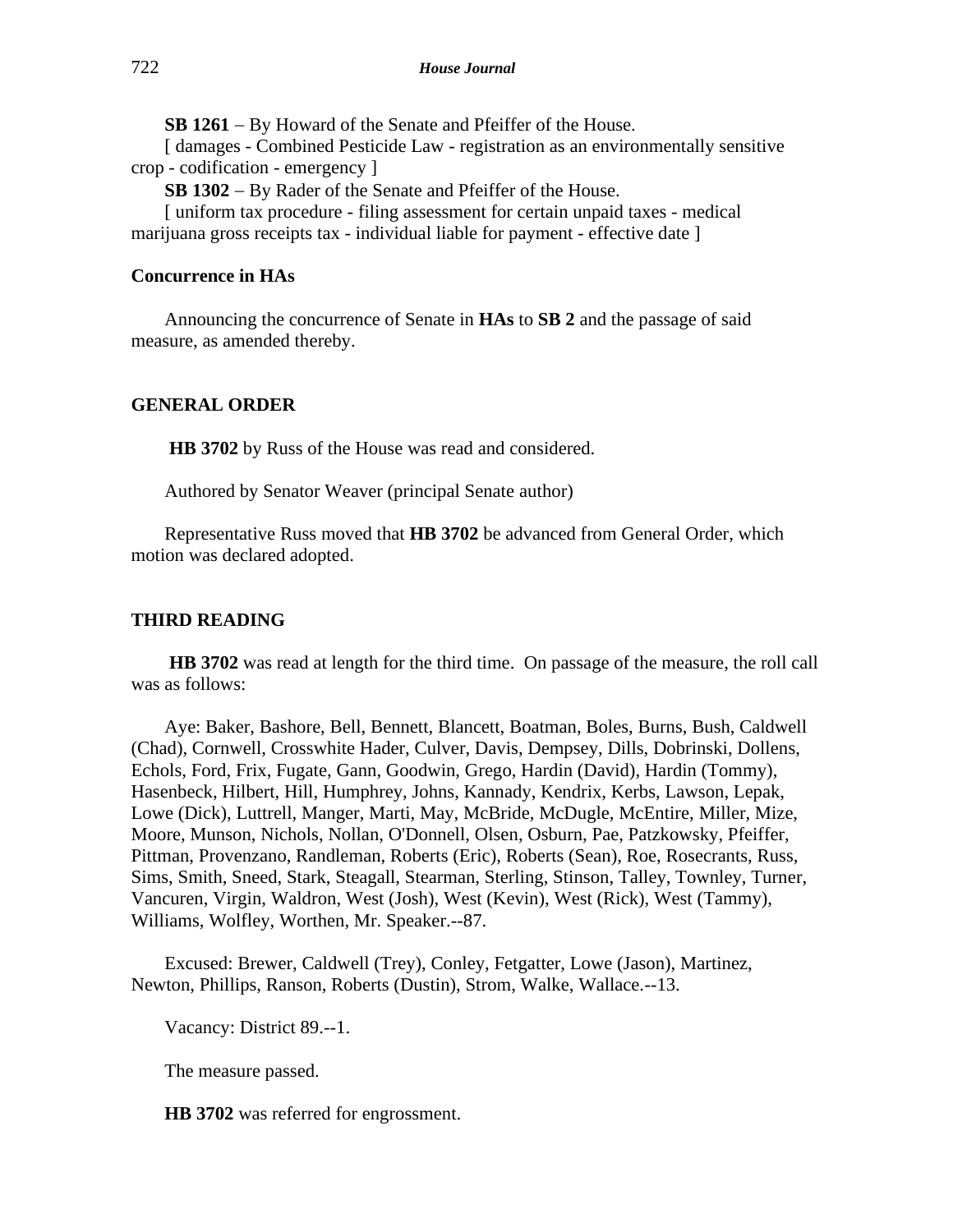#### **GENERAL ORDER**

**HB 3195** by Williams of the House was read and considered.

Authored by Senator Jett (principal Senate author)

Representative Williams moved that **HB 3195** be advanced from General Order, which motion was declared adopted.

#### **THIRD READING**

**HB 3195** was read at length for the third time. On passage of the measure, the roll call was as follows:

Aye: Baker, Bashore, Bell, Bennett, Blancett, Boatman, Boles, Burns, Bush, Caldwell (Chad), Cornwell, Crosswhite Hader, Culver, Davis, Dempsey, Dills, Dobrinski, Dollens, Echols, Ford, Frix, Fugate, Gann, Goodwin, Grego, Hardin (David), Hardin (Tommy), Hasenbeck, Hill, Humphrey, Johns, Kannady, Kendrix, Kerbs, Lepak, Lowe (Dick), Luttrell, Manger, Marti, May, McBride, McDugle, Miller, Mize, Moore, Munson, Newton, Nichols, Nollan, O'Donnell, Olsen, Osburn, Pae, Patzkowsky, Pfeiffer, Phillips, Pittman, Randleman, Ranson, Roberts (Dustin), Roberts (Eric), Roberts (Sean), Roe, Rosecrants, Russ, Sims, Smith, Sneed, Stark, Steagall, Stearman, Sterling, Stinson, Strom, Talley, Townley, Turner, Vancuren, Virgin, Waldron, West (Josh), West (Rick), West (Tammy), Williams, Wolfley, Worthen, Mr. Speaker.--87.

Excused: Brewer, Caldwell (Trey), Conley, Fetgatter, Hilbert, Lawson, Lowe (Jason), Martinez, McEntire, Provenzano, Walke, Wallace, West (Kevin).--13.

Vacancy: District 89.--1.

The measure passed.

**HB 3195** was referred for engrossment.

#### **GENERAL ORDER**

**HB 3270** by Mize of the House and Taylor of the Senate was read and considered.

Coauthored by Representative(s) McDugle

Authored by Senator Taylor (principal Senate author)

Representative Mize moved to amend **HB 3270**, Page 2, Section 1, Line 9 by inserting before the period "." the following language: "unless the court exercises its discretion and the parties agree"; Line 12 by deleting the number "1."; Lines 17 and 21 by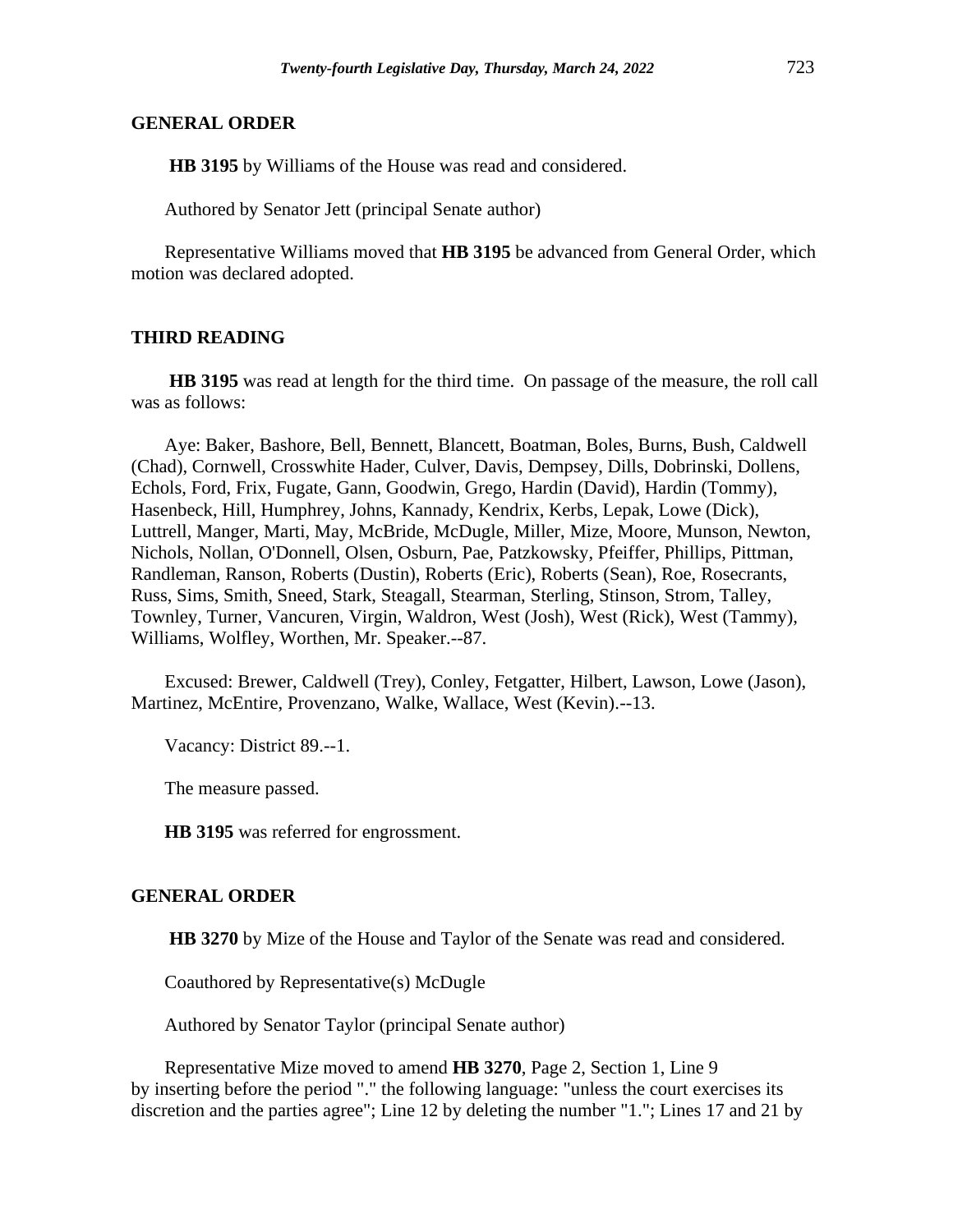restoring the stricken language; Lines 18 and 22 by deleting the letters "a." and "b."; Page 3, Section 2, Lines 10 through 15 by deleting Paragraph "2." in its entirety; and Line 23 by inserting after the period "." and before the word "The" the following language: "In calculating and determining the ability of a person to pay his or her fines, fees, costs, or assessments under the provisions of this paragraph, any monies received from a federal or state government need-based assistance program shall not be counted as personal income to pay for the legal and financial obligations owed to the court. The court may reduce a person's fines, fees, costs, or assessments if it is determined by the court that the person does not have the ability to pay the fines, fees, costs, or assessments. However, if the court determines that a reduction in the fines, fees, costs, or assessments is warranted, the court shall equally apply the same percentage reduction to the fines, fees, costs, or assessments owed by the person.", which amendment was declared adopted.

Representative Mize moved that **HB 3270** be advanced from General Order, which motion was declared adopted.

#### **THIRD READING**

**HB 3270** was read at length for the third time. On passage of the measure, the roll call was as follows:

Aye: Baker, Bashore, Bell, Bennett, Blancett, Boatman, Bush, Caldwell (Chad), Cornwell, Crosswhite Hader, Culver, Davis, Dempsey, Dills, Dobrinski, Dollens, Echols, Ford, Frix, Fugate, Gann, Goodwin, Grego, Hardin (David), Hasenbeck, Hill, Humphrey, Johns, Kannady, Kendrix, Kerbs, Lepak, Lowe (Dick), Luttrell, Manger, Marti, May, McBride, McDugle, Miller, Mize, Moore, Munson, Nichols, Nollan, O'Donnell, Olsen, Osburn, Pae, Patzkowsky, Pfeiffer, Phillips, Pittman, Provenzano, Randleman, Ranson, Roberts (Dustin), Roberts (Eric), Roberts (Sean), Roe, Rosecrants, Sims, Smith, Sneed, Stark, Steagall, Sterling, Stinson, Strom, Talley, Townley, Turner, Vancuren, Virgin, Waldron, Walke, West (Josh), West (Rick), West (Tammy), Williams, Wolfley, Worthen, Mr. Speaker.--83.

Nay: Hardin (Tommy), Stearman.--2.

Excused: Boles, Brewer, Burns, Caldwell (Trey), Conley, Fetgatter, Hilbert, Lawson, Lowe (Jason), Martinez, McEntire, Newton, Russ, Wallace, West (Kevin).--15.

Vacancy: District 89.--1.

The measure passed.

**HB 3270** was referred for engrossment.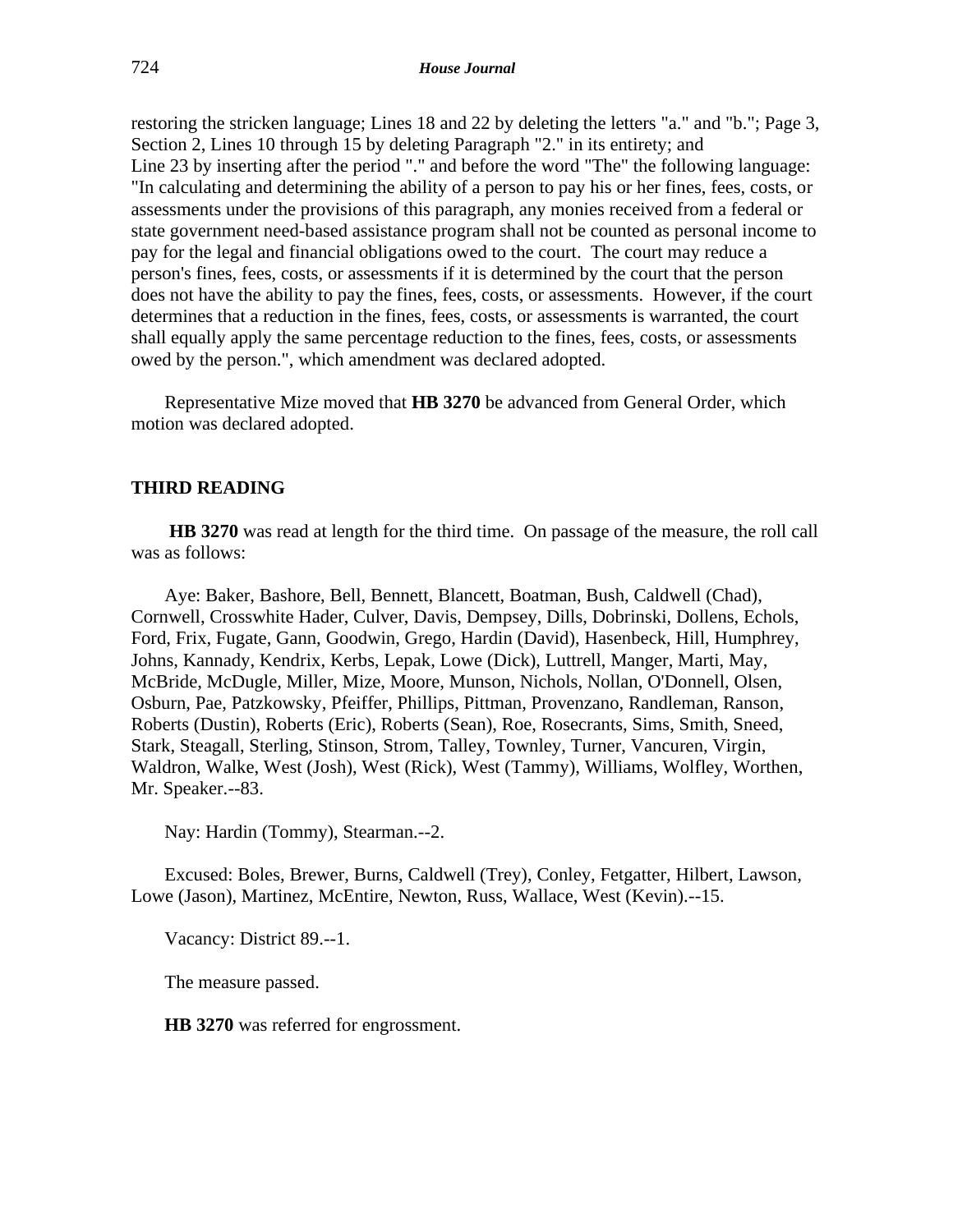#### **Representative Boatman Presiding**

#### **GENERAL ORDER**

**HB 3566** by McBride of the House and Allen of the Senate was read and considered.

Representative McBride moved to amend **HB 3566**, Page 1, Section 1, Line 23 by deleting subsection B in its entirety, which amendment was declared adopted.

Representative Osburn moved to amend **HB 3566** by striking the title, which amendment was declared adopted.

Representative McBride moved that **HB 3566** be advanced from General Order, which motion was declared adopted.

#### **THIRD READING**

**HB 3566** was read at length for the third time. On passage of the measure, the roll call was as follows:

Aye: Baker, Bashore, Bell, Bennett, Blancett, Boatman, Boles, Bush, Caldwell (Chad), Cornwell, Crosswhite Hader, Culver, Davis, Dempsey, Dills, Dobrinski, Dollens, Echols, Ford, Frix, Fugate, Gann, Goodwin, Grego, Hardin (David), Hardin (Tommy), Hasenbeck, Hill, Humphrey, Johns, Kannady, Kendrix, Kerbs, Lepak, Lowe (Dick), Luttrell, Manger, Marti, May, McBride, McDugle, Mize, Moore, Nichols, Nollan, O'Donnell, Olsen, Osburn, Pae, Patzkowsky, Pfeiffer, Phillips, Pittman, Provenzano, Randleman, Ranson, Roberts (Dustin), Roberts (Eric), Roberts (Sean), Roe, Rosecrants, Russ, Sims, Smith, Sneed, Stark, Steagall, Stearman, Sterling, Strom, Talley, Townley, Vancuren, Virgin, Waldron, Walke, West (Josh), West (Rick), West (Tammy), Williams, Wolfley, Worthen, Mr. Speaker.--83.

Excused: Brewer, Burns, Caldwell (Trey), Conley, Fetgatter, Hilbert, Lawson, Lowe (Jason), Martinez, McEntire, Miller, Munson, Newton, Stinson, Turner, Wallace, West (Kevin).--17.

Vacancy: District 89.--1.

The measure passed.

**HB 3566** was referred for engrossment.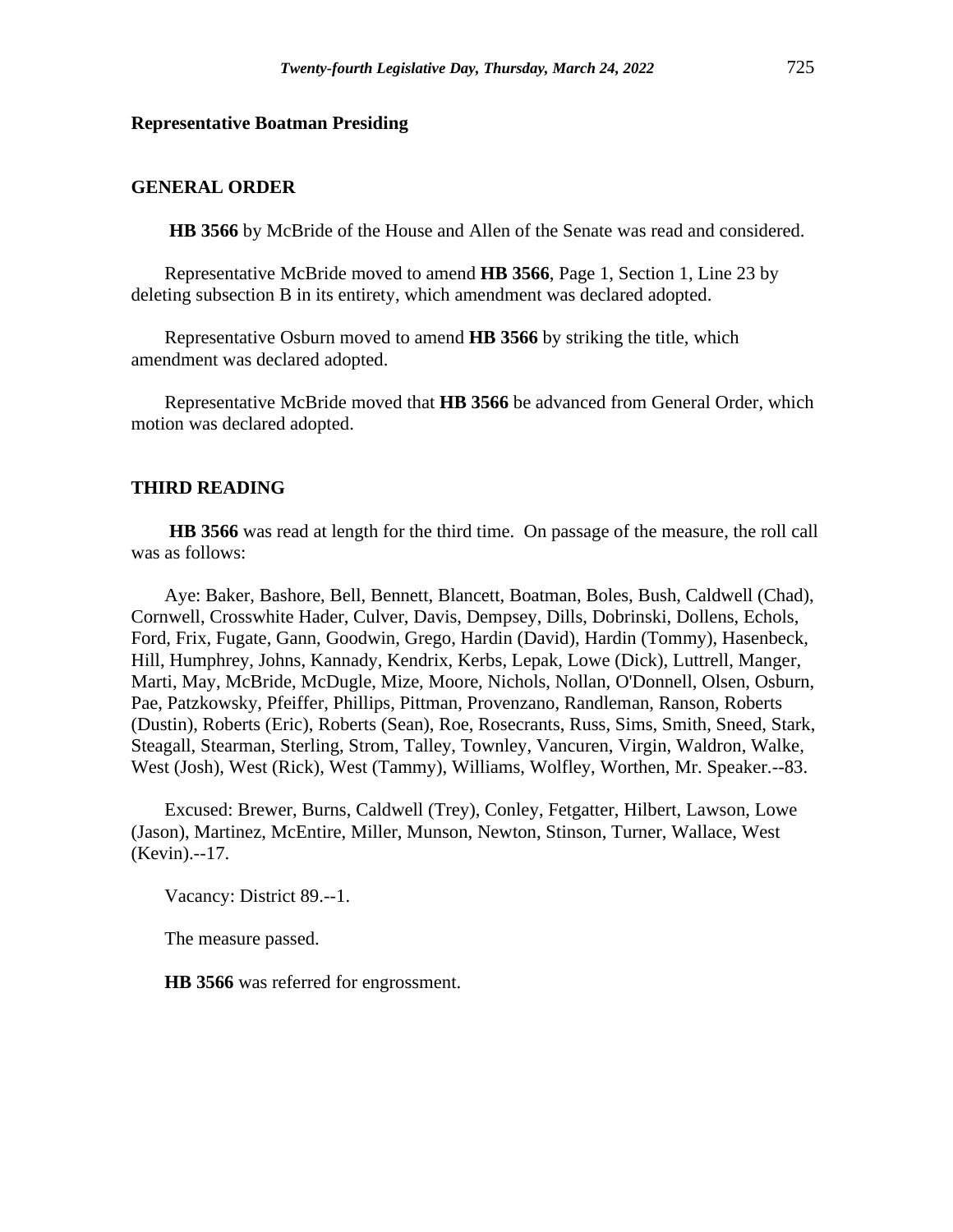# **GENERAL ORDER**

**HB 2486** by Frix of the House was read and considered.

Coauthored by Representative(s) Randleman

Authored by Senator Pemberton (principal Senate author)

Representative Osburn moved to amend **HB 2486** by striking the title, which amendment was declared adopted.

Representative Frix moved that **HB 2486** be advanced from General Order, which motion was declared adopted.

#### **THIRD READING**

**HB 2486** was read at length for the third time. On passage of the measure, the roll call was as follows:

Aye: Baker, Bashore, Bell, Bennett, Blancett, Boatman, Boles, Burns, Bush, Caldwell (Trey), Cornwell, Culver, Davis, Dempsey, Dobrinski, Dollens, Fetgatter, Ford, Frix, Fugate, Goodwin, Grego, Hardin (David), Hasenbeck, Humphrey, Johns, Kannady, Kerbs, Lawson, Luttrell, Manger, Marti, Martinez, May, McBride, McDugle, McEntire, Miller, Mize, Moore, Munson, Nichols, Nollan, O'Donnell, Osburn, Pae, Pittman, Provenzano, Randleman, Ranson, Roberts (Eric), Roberts (Sean), Roe, Rosecrants, Sims, Sneed, Stark, Steagall, Sterling, Talley, Turner, Vancuren, Virgin, Waldron, Walke, West (Tammy), Wolfley, Mr. Speaker.--68.

Nay: Caldwell (Chad), Dills, Echols, Gann, Hardin (Tommy), Hilbert, Hill, Kendrix, Lepak, Newton, Olsen, Patzkowsky, Pfeiffer, Phillips, Roberts (Dustin), Smith, Stearman, Strom, West (Josh), West (Kevin), West (Rick), Williams, Worthen.--23.

Excused: Brewer, Conley, Lowe (Jason), Russ, Stinson, Townley, Wallace.--7.

Constitutional Priv: Crosswhite Hader, Lowe (Dick).--2.

Vacancy: District 89.--1.

The measure passed.

**HB 2486** was referred for engrossment.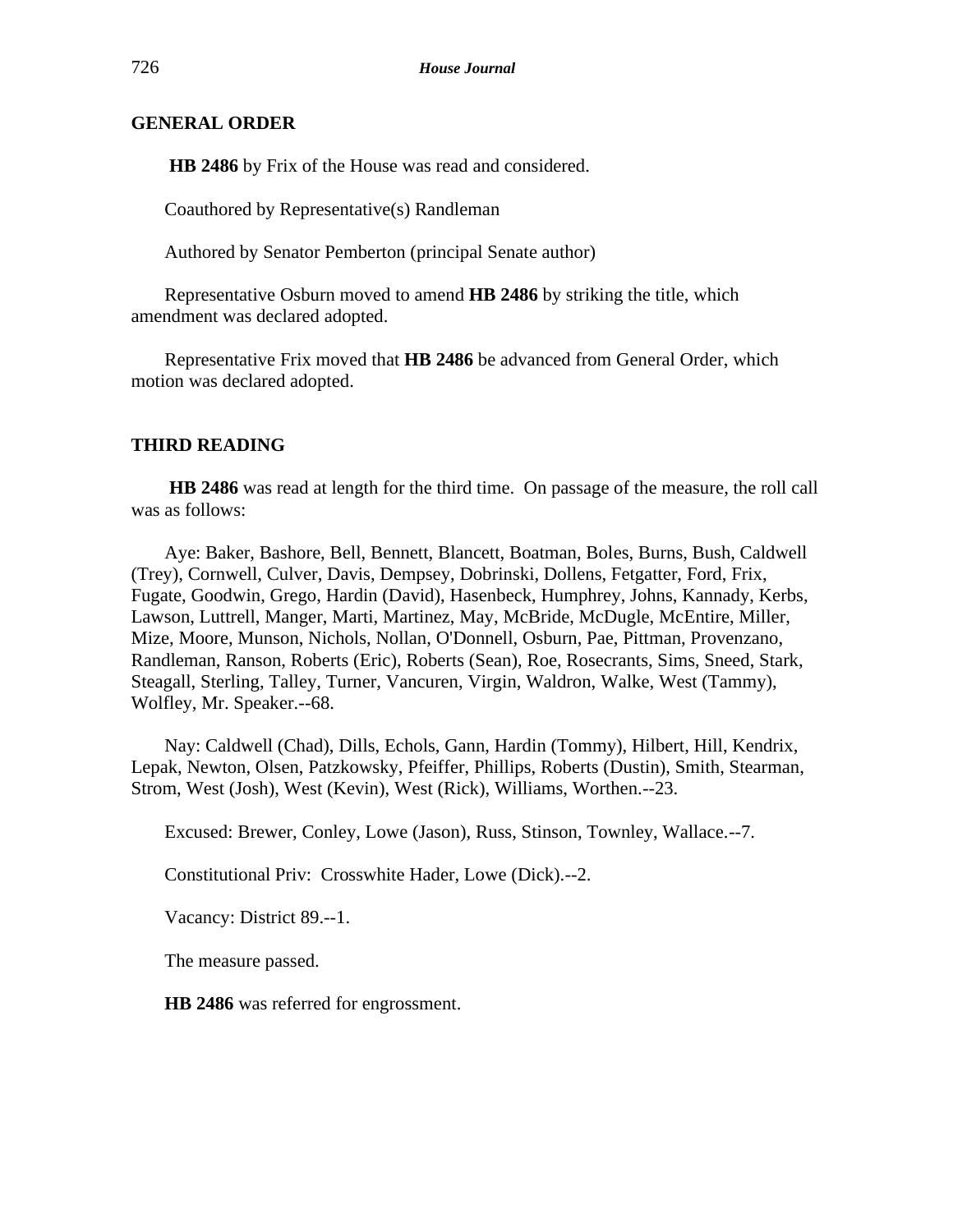#### **MESSAGES FROM THE SENATE**

Announcing the passage of **SBs 1324, 1337, 1338, 1367, 1369, 1396, 1440, 1467, 1495, 1528, 1543, 1592, 1621, 1627, 1687, 1688, 1693, 1696, 1697, 1704, 1725, 1726, 1737, 1755, 1779, 1835, 1841, 1848** and **SJR 27**. The above measures were introduced and read for the first time.

**SB 1324** − By McCortney and Hicks of the Senate and McEntire of the House.

[ pharmacy benefits managers - contractual provisions - publication of certain formulary information - confidentiality of certain records - requirements and duties for pharmacy and therapeutics committee members - codification - effective date ]

**SB 1337** − By McCortney of the Senate and McEntire of the House.

[ state Medicaid program - legislative intent - definitions - capitated contracts - requests for proposals - award of contracts to provider-led entities – enrollment and assignment of Medicaid members - network adequacy standards - essential community providers – Oklahoma Health Care Authority monitoring, oversight, and enforcement – duties of contracted entities - determination and review requirements - processing and adjudication of claims - readiness review - scorecard – provider reimbursement - capitation rates supplemental payments – reports – advisory committee - measures and goals - federal approval - recodification – repealers - codification - effective date ]

**SB 1338** − By Bullard of the Senate and Dempsey of the House.

[ controlled dangerous substances - certain substance - exceptions - applicability of certain inclusion - definitions used in the Oklahoma Medical Marijuana and Patient Protection Act - effective date ]

**SB 1367** − By Paxton of the Senate and Hardin (David) of the House.

[ Oklahoma Medical Marijuana and Patient Protection Act - certain penalties - certain discretion and enforcement - certain license revocation - effective date ]

**SB 1369** − By Haste of the Senate and McEntire of the House.

[ health information – Oklahoma Healthcare Transparency Initiative Act of 2022 -Office of the State Coordinator for Health Information Exchange - health information exchange legislative intent – definitions - Oklahoma Healthcare Transparency Initiative – submission of claims data – disclosure of data – penalty schedule – Oklahoma Open Records Act - codification - effective date – emergency ]

**SB 1396** − By Hall of the Senate and Wallace of the House.

[ supplemental hospital offset payment program - certain fee - effective date ]

**SB 1440** − By Jech of the Senate and Echols of the House.

[ Uniform Controlled Dangerous Substances Act - certain registration fee – emergency ]

**SB 1467** − By David of the Senate and Caldwell (Chad) of the House.

An Act relating to the state Medicaid program; requiring Oklahoma Health Care Authority to conduct certain annual review; stating purpose; requiring review to include certain criteria; directing Authority to seek public input; requiring utilization of Oklahoma State Health Information Network and Exchange to extent practicable; directing submission and publication of annual report; providing for codification; and providing an effective date.

**SB 1495** − By Treat and Newhouse of the Senate and McCall of the House. [ sales tax - certain tax rate upon the sale of certain property - effective date ]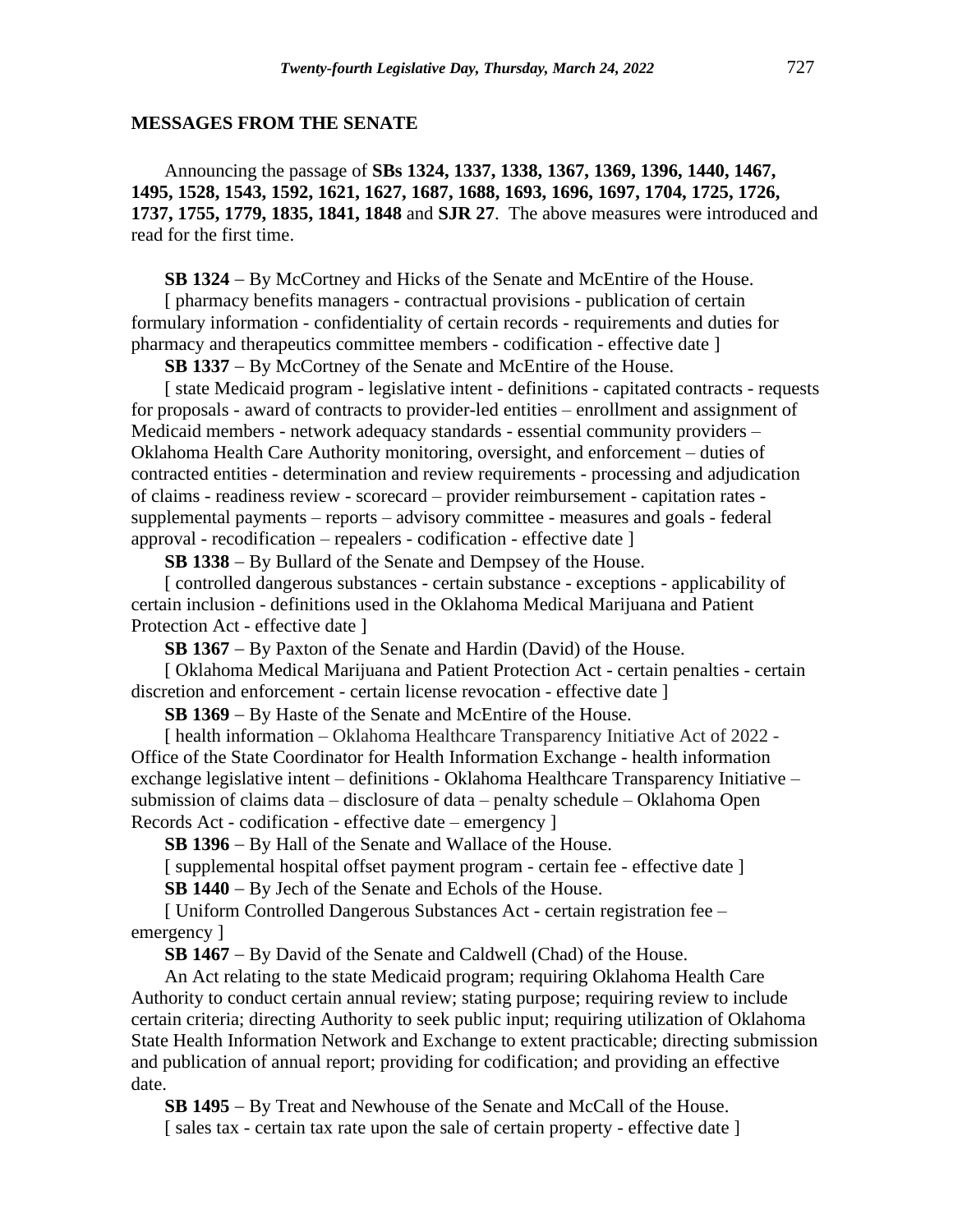**SB 1528** − By Newhouse of the Senate and Boatman of the House.

An Act relating to utility vehicles; amending 47 O.S. 2021, Section 11-1116, which relates to self-propelled or motor-driven and operated vehicles on streets, highways, and roadways within unincorporated areas; modifying statutory reference; prohibiting certain vehicles exceeding specific speed when operated on streets and highways; modifying where certain vehicles may be operated; and providing an effective date.

**SB 1543** − By Treat, Thompson and Rosino of the Senate and Echols of the House.

[ medical marijuana - Authority separate and distinct agency - Executive Director - pay certain expenses - provisions relating to Medical Marijuana Advisory Council - exemption effective date ]

**SB 1592** − By Treat of the Senate and McCall of the House.

An Act relating to liability insurance; creating the Educators' Professional Liability Insurance Program; stating application of act; requiring certain liability coverage for employees; directing Office of Management and Enterprise Services (OMES) to administer program and promulgate rules; authorizing OMES to contract for private insurance or create a self-insured risk pool or both; requiring competitive process for selecting insurer; directing Legislature to appropriate funds for the program annually; requiring written notification of coverage; prescribing contents of notice; construing provisions; providing for codification; and declaring an emergency.

**SB 1621** − By Pugh of the Senate and Caldwell (Chad) of the House.

[ charter schools - Statewide Charter School Board - Statewide Charter School Board Revolving Fund - repealers - codification - effective dates - emergency ]

**SB 1627** − By Pugh of the Senate and Echols of the House.

[ higher education - Workforce Development Revolving Fund - purpose of fund codification - effective date - emergency ]

**SB 1687** − By Leewright of the Senate and McEntire of the House.

An Act relating to supervised loans; amending 14A O.S. 2021, Section 1-106, which relates to change in dollar amounts; removing section reference; designating dollar amounts subject to change; providing for conditions of changes; amending 14A O.S. 2021, Section 3-508B, which relates to charges for supervised loans; changing amount thresholds; creating additional amount thresholds; providing maximum terms for loan amounts; and providing an effective date.

**SB 1688** − By Standridge of the Senate and West (Kevin) of the House.

[ civil asset forfeiture - property subject to forfeiture - certain illegal purposes effective date ]

**SB 1693** − By Bergstrom and Jett of the Senate and West (Josh) of the House.

[ medical marijuana - commercial grower and processing licenses - permit or official permission for water use prior to operating - effective date ]

**SB 1696** − By Treat, Stephens and Pederson of the Senate and McCall of the House.

An Act relating to hunting and fishing; amending 29 O.S. 2021, Sections 4-101, 4-112, as last amended by Section 3, Chapter 229, O.S.L. 2017, and 4-113, which relate to hunting and fishing licenses; allowing for expiration of nonresident and resident licenses one year after purchase; clarifying language; modifying fee schedule for certain legal residents; updating statutory reference; and providing an effective date.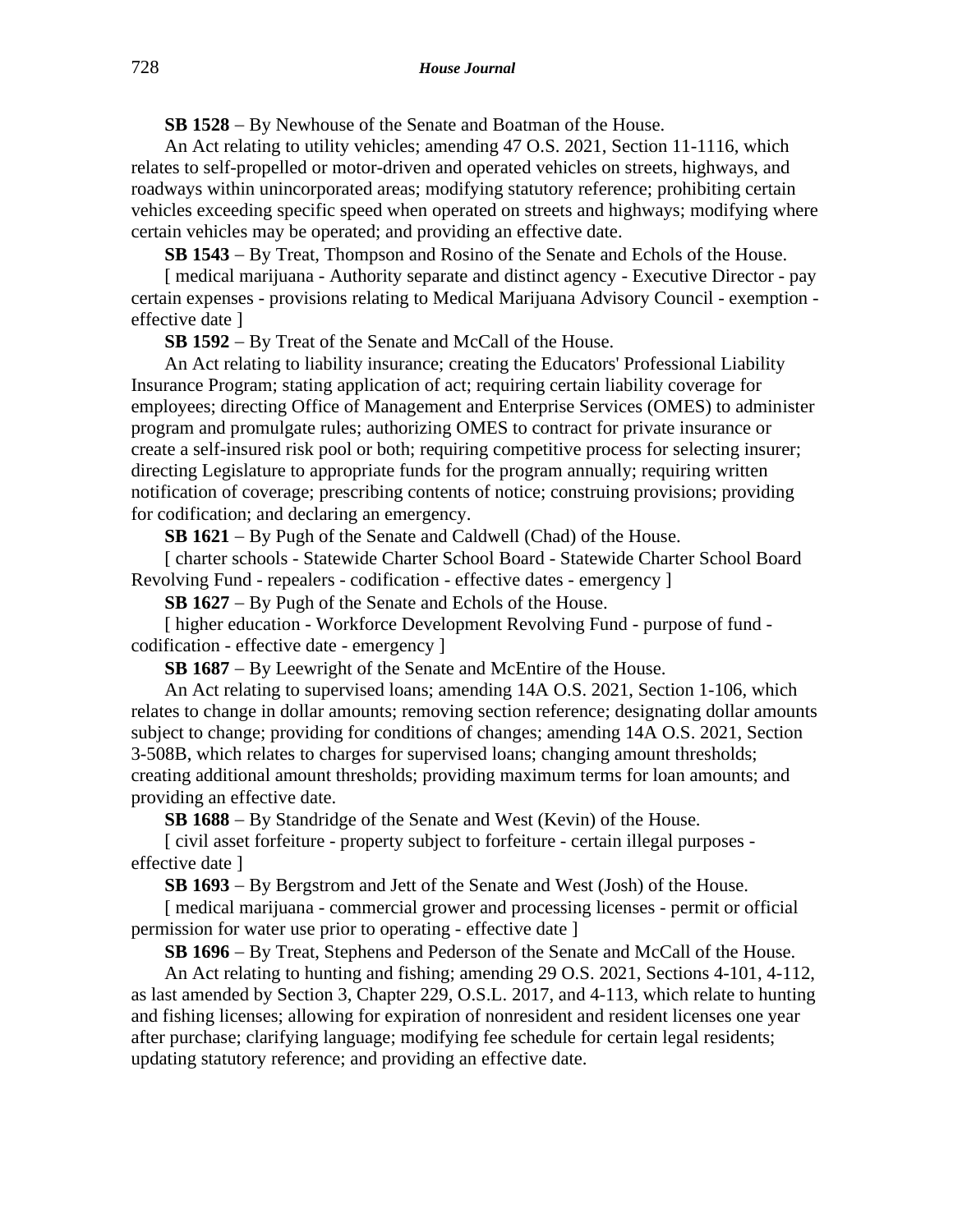**SB 1697** − By Jech of the Senate and Moore of the House.

[ medical marijuana growing operations - bond to be submitted during application process - area of commercial growing operations - sufficient in event of loss of license codification - emergency ]

**SB 1704** − By Paxton of the Senate and Lowe (Dick) of the House.

[ medical marijuana - monitoring and disciplinary actions - scope of penalties inaccurate or fraudulent reporting - effective date ]

**SB 1725** − By Pugh of the Senate and Osburn of the House.

[ Occupational Licensing Review Act - Advisory Commission - sunset date - effective date - emergency ]

**SB 1726** − By Leewright of the Senate and Hilbert of the House.

[ medical marijuana - license holder protection - exception from regulatory zoning laws - waste disposal license -emergency ]

**SB 1737** − By Stephens of the Senate and Patzkowsky of the House.

[ Oklahoma Medical Marijuana and Patient Protection Act - display outdoor signage revocation of license - effective date ]

**SB 1755** − By Leewright of the Senate and Pfeiffer of the House.

[ medical marijuana licensing - attestation requirements for applicants - proper permitting from municipalities - conditional license - effective date ]

**SB 1779** − By Jett and Stephens of the Senate and Roberts (Eric) of the House.

[ medical marijuana - business license holder to post signage - effective date ]

**SB 1835** − By Bergstrom of the Senate and West (Josh) of the House.

[ Oklahoma Water Resources Board - certain permit holders receive certain reports and citations - codification - effective date ]

**SB 1841** − By Paxton of the Senate and Bush of the House.

[ medical marijuana - licensure revocation - certain actions - notice - emergency ]

**SB 1848** − By Montgomery of the Senate and Hilbert of the House.

[ medical marijuana tax - apportionment - Drug and Alcohol Abuse Revolving Fund codification - effective date - emergency ]

**SJR 27** − By Bergstrom, Stephens, Standridge and Allen of the Senate and Roberts (Sean) of the House.

[ proposed amendment to Section 1 of Article III of the Oklahoma Constitution certain voting requirement - ballot title – directing filing ]

## **Transmitting enrolled measure**

Advising fourth reading of and transmitting for signature Enrolled **SB 6**.

The above-numbered enrolled measure was, after fourth reading, properly signed and ordered returned to the Honorable Senate.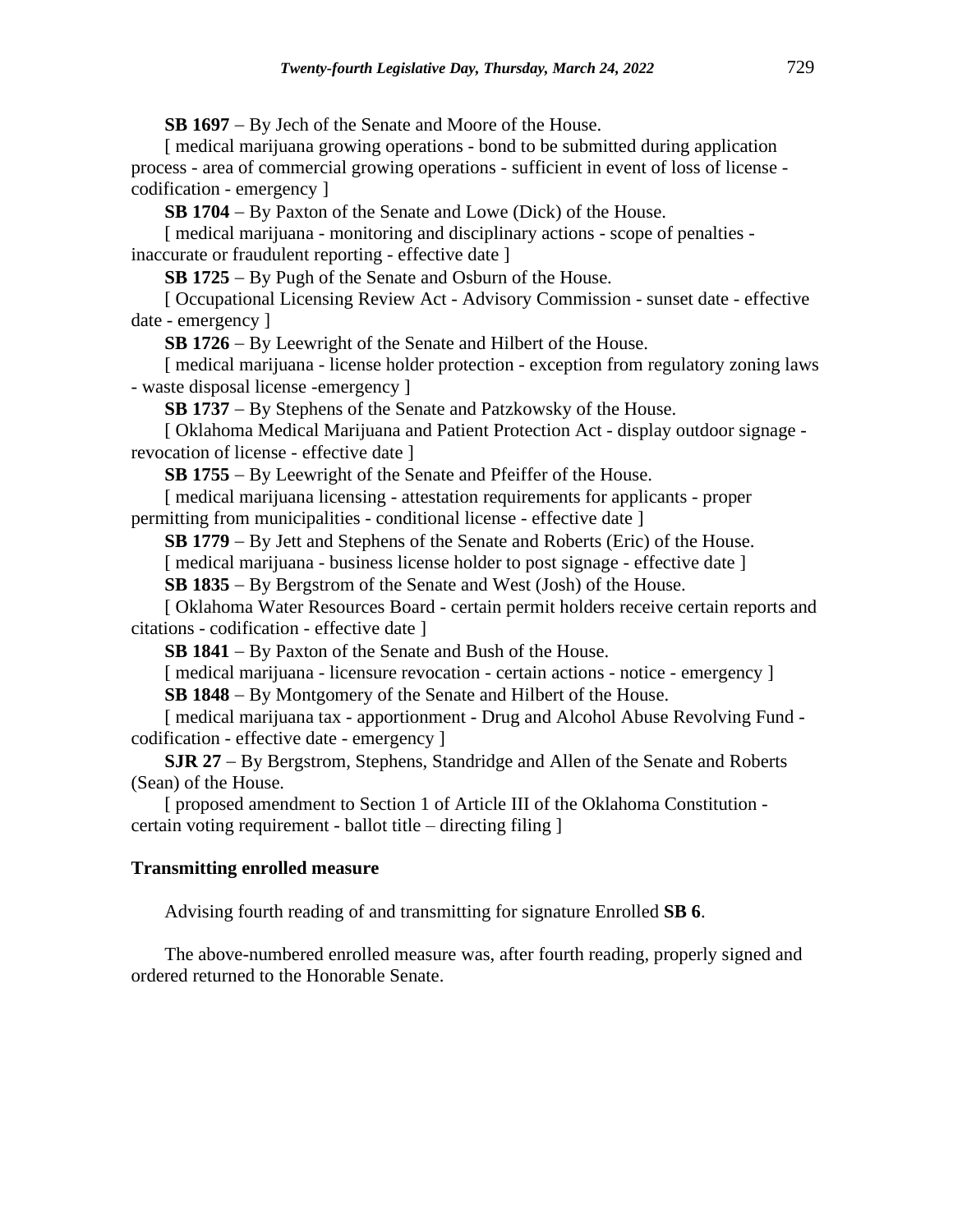# **RESOLUTION FOR CONSIDERATION**

**HR 1046** was called up for consideration.

Coauthored by Representative(s) Crosswhite Hader

Upon motion of Representative Kerbs, **HR 1046** was considered and adopted.

**HR 1046** was referred for enrollment.

# **GENERAL ORDER**

**HB 3674** by Wolfley of the House was read and considered.

Authored by Senator Jett (principal Senate author)

Representative Wofley moved that **HB 3674** be advanced from General Order, which motion was declared adopted.

## **THIRD READING**

**HB 3674** was read at length for the third time. On passage of the measure, the roll call was as follows:

Aye: Bashore, Bell, Bennett, Blancett, Boatman, Boles, Bush, Caldwell (Chad), Caldwell (Trey), Cornwell, Culver, Davis, Dempsey, Dills, Dobrinski, Dollens, Echols, Fetgatter, Frix, Fugate, Goodwin, Hardin (David), Hasenbeck, Hill, Humphrey, Johns, Kannady, Kerbs, Lawson, Lepak, Lowe (Dick), Lowe (Jason), Luttrell, Manger, Marti, Martinez, May, McBride, McDugle, McEntire, Miller, Mize, Munson, Newton, Nichols, Nollan, Olsen, Osburn, Pae, Patzkowsky, Pfeiffer, Pittman, Provenzano, Randleman, Ranson, Roberts (Dustin), Roberts (Eric), Roe, Russ, Sneed, Stark, Sterling, Strom, Talley, Townley, Turner, Vancuren, Waldron, Walke, West (Tammy), Williams, Wolfley, Mr. Speaker.--73.

Nay: Baker, Burns, Crosswhite Hader, Gann, Grego, Hardin (Tommy), Kendrix, Moore, O'Donnell, Phillips, Roberts (Sean), Smith, Steagall, Stearman, West (Josh), West (Kevin), West (Rick), Worthen.--18.

Excused: Brewer, Conley, Ford, Hilbert, Rosecrants, Sims, Stinson, Virgin, Wallace.--9.

Vacancy: District 89.--1.

The measure passed.

**HB 3674** was referred for engrossment.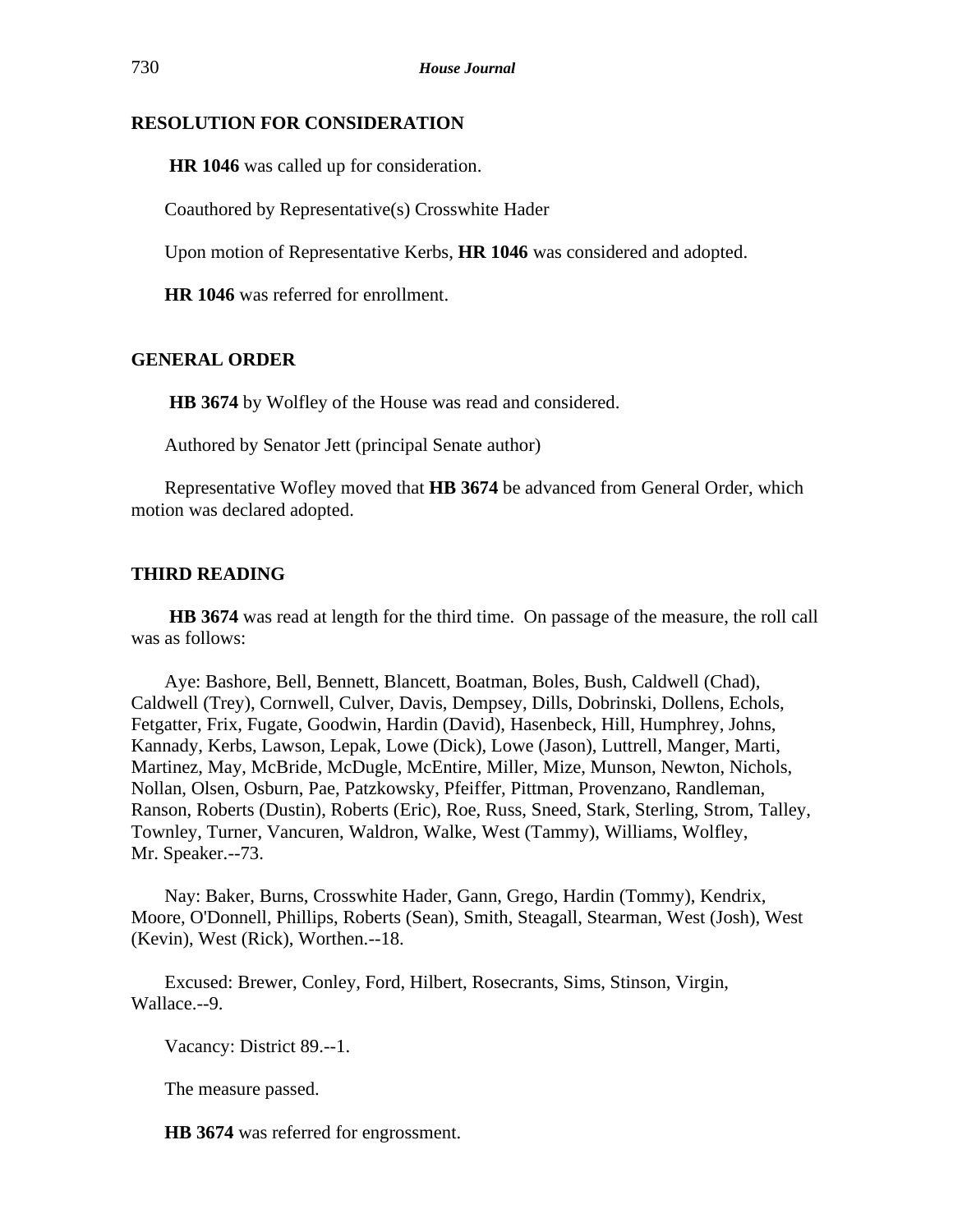#### **GENERAL ORDER**

**HB 3835** by Martinez et al. of the House was read and considered.

Coauthored by Representative(s) Fetgatter, Caldwell (Trey)

Authored by Senator Howard (principal Senate author)

Representative Martinez moved to suspend House Rule 8.8 for the purpose of allowing consideration of an untimely filed floor amendment, which motion was declared adopted upon roll call as follows:

Aye: Baker, Bashore, Bell, Bennett, Blancett, Boatman, Boles, Burns, Bush, Caldwell (Chad), Caldwell (Trey), Cornwell, Crosswhite Hader, Culver, Dempsey, Dills, Dobrinski, Dollens, Echols, Fetgatter, Frix, Fugate, Gann, Goodwin, Grego, Hardin (Tommy), Hasenbeck, Hilbert, Hill, Johns, Kannady, Kendrix, Lawson, Lepak, Lowe (Dick), Lowe (Jason), Luttrell, Manger, Marti, Martinez, May, McBride, McDugle, McEntire, Miller, Moore, Munson, Newton, Nollan, O'Donnell, Olsen, Osburn, Pae, Patzkowsky, Pfeiffer, Phillips, Provenzano, Randleman, Ranson, Roberts (Dustin), Roberts (Eric), Roberts (Sean), Roe, Smith, Stark, Steagall, Stearman, Sterling, Strom, Talley, Townley, Vancuren, Waldron, Walke, West (Josh), West (Kevin), West (Rick), West (Tammy), Williams, Wolfley, Worthen, Mr. Speaker.--82.

Excused: Brewer, Conley, Davis, Ford, Hardin (David), Humphrey, Kerbs, Mize, Nichols, Pittman, Rosecrants, Russ, Sims, Sneed, Stinson, Turner, Virgin, Wallace.--18.

Vacancy: District 89.--1.

Representative Martinez moved to amend **HB 3835** by striking the title, the enacting clause, the entire bill and inserting in lieu thereof a floor substitute, which floor substitute was declared adopted.

Representative Martinez moved that **HB 3835** be advanced from General Order, which motion was declared adopted.

#### **THIRD READING**

**HB 3835** was read at length for the third time. On passage of the measure, the roll call was as follows:

Aye: Baker, Bashore, Bell, Bennett, Blancett, Boatman, Boles, Burns, Bush, Caldwell (Chad), Caldwell (Trey), Cornwell, Crosswhite Hader, Culver, Davis, Dempsey, Dills, Dobrinski, Dollens, Echols, Fetgatter, Frix, Fugate, Gann, Goodwin, Grego, Hardin (David), Hasenbeck, Hilbert, Hill, Humphrey, Johns, Kannady, Kendrix, Kerbs, Lawson, Lepak, Lowe (Dick), Lowe (Jason), Luttrell, Manger, Marti, Martinez, May, McBride, McDugle, McEntire, Miller, Mize, Moore, Munson, Newton, Nichols, Nollan, O'Donnell, Olsen, Osburn, Pae, Patzkowsky, Pfeiffer, Phillips, Pittman, Provenzano, Randleman,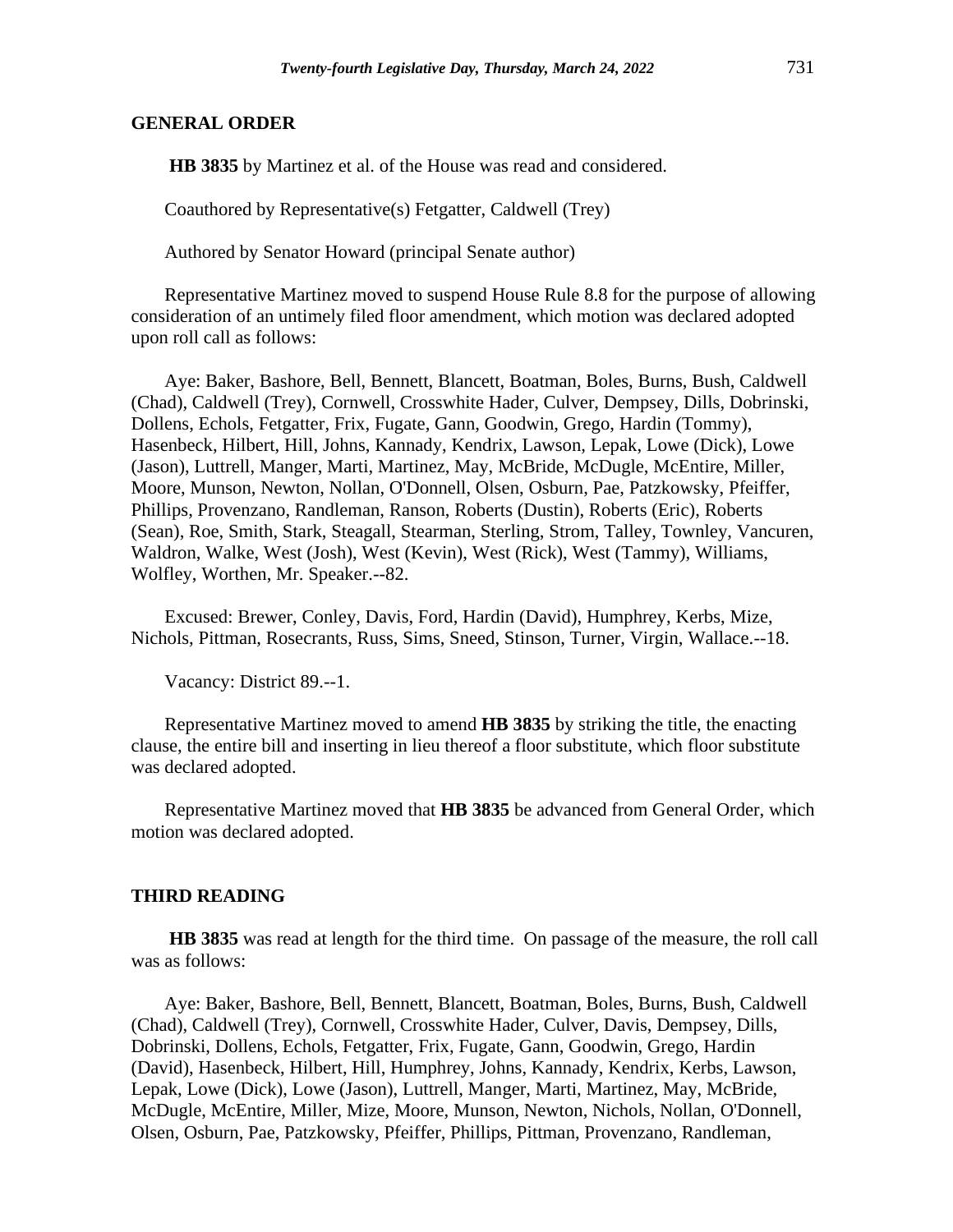Ranson, Roberts (Dustin), Roberts (Eric), Roberts (Sean), Roe, Rosecrants, Russ, Sims, Smith, Sneed, Stark, Steagall, Stearman, Sterling, Strom, Talley, Townley, Turner, Vancuren, Virgin, Waldron, Walke, West (Josh), West (Kevin), West (Rick), West (Tammy), Williams, Wolfley, Worthen, Mr. Speaker.--94.

Nay: Hardin (Tommy).--1.

Excused: Brewer, Conley, Ford, Stinson, Wallace.--5.

Vacancy: District 89.--1.

The measure passed.

**HB 3835** was referred for engrossment.

#### **GENERAL ORDER**

**HB 1123** by Phillips of the House and Leewright of the Senate was read and considered.

Representative Osburn moved to amend **HB 1123** by striking the title, which amendment was declared adopted.

Representative Phillips moved that **HB 1123** be advanced from General Order, which motion was declared adopted.

#### **THIRD READING**

**HB 1123** was read at length for the third time. On passage of the measure, the roll call was as follows:

Aye: Baker, Bashore, Bell, Bennett, Blancett, Boatman, Boles, Burns, Bush, Caldwell (Chad), Caldwell (Trey), Cornwell, Crosswhite Hader, Culver, Davis, Dempsey, Dills, Dobrinski, Dollens, Echols, Fetgatter, Frix, Fugate, Gann, Goodwin, Grego, Hardin (David), Hasenbeck, Hilbert, Hill, Humphrey, Johns, Kannady, Kendrix, Kerbs, Lawson, Lepak, Lowe (Dick), Lowe (Jason), Luttrell, Manger, Marti, Martinez, May, McBride, McDugle, McEntire, Miller, Mize, Moore, Munson, Newton, Nichols, Nollan, O'Donnell, Olsen, Osburn, Pae, Patzkowsky, Pfeiffer, Phillips, Pittman, Provenzano, Randleman, Ranson, Roberts (Dustin), Roberts (Eric), Roberts (Sean), Roe, Rosecrants, Russ, Smith, Sneed, Stark, Steagall, Sterling, Strom, Talley, Townley, Turner, Vancuren, Virgin, Waldron, Walke, West (Josh), West (Kevin), West (Rick), West (Tammy), Williams, Wolfley, Worthen, Mr. Speaker.--92.

Nay: Hardin (Tommy), Stearman.--2.

Excused: Brewer, Conley, Ford, Sims, Stinson, Wallace.--6.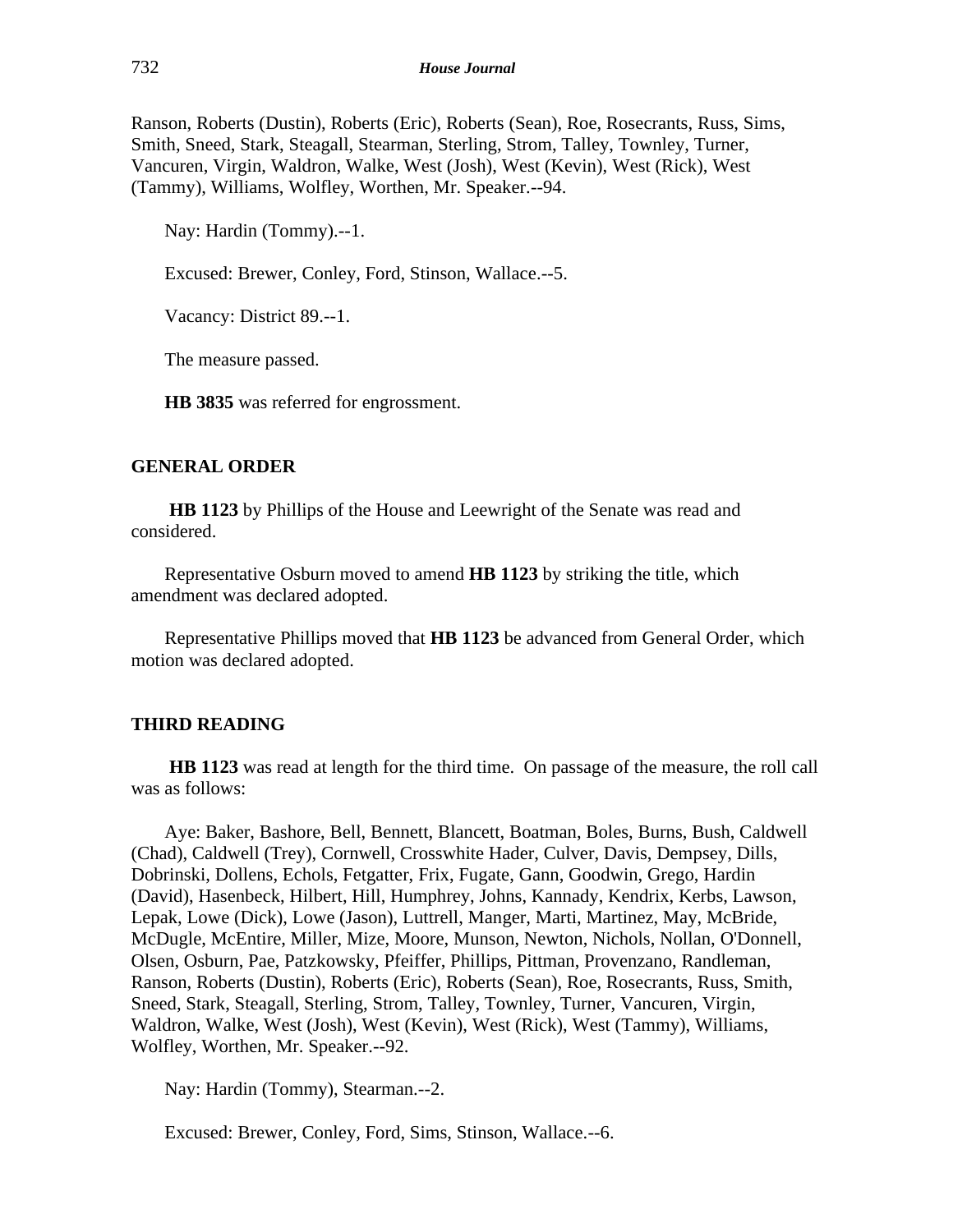Vacancy: District 89.--1.

The measure passed.

**HB 1123** was referred for engrossment.

# **GENERAL ORDER**

**HB 3082** by Bashore of the House and Montgomery of the Senate was read and considered.

Representative Martinez moved to amend **HB 3082** by striking the title, which amendment was declared adopted.

Representative Bashore moved that **HB 3082** be advanced from General Order, which motion was declared adopted.

## **THIRD READING**

**HB 3082** was read at length for the third time. On passage of the measure, the roll call was as follows:

Aye: Baker, Bashore, Bell, Bennett, Boatman, Boles, Burns, Bush, Caldwell (Chad), Caldwell (Trey), Cornwell, Crosswhite Hader, Culver, Davis, Dempsey, Dills, Dobrinski, Dollens, Echols, Fetgatter, Frix, Gann, Goodwin, Grego, Hardin (David), Hasenbeck, Hilbert, Hill, Johns, Kannady, Kendrix, Kerbs, Lepak, Lowe (Jason), Luttrell, Marti, Martinez, May, McBride, McDugle, McEntire, Miller, Mize, Moore, Munson, Newton, Nichols, Nollan, O'Donnell, Olsen, Osburn, Pae, Patzkowsky, Pfeiffer, Pittman, Provenzano, Randleman, Ranson, Roberts (Dustin), Roberts (Eric), Roberts (Sean), Roe, Rosecrants, Russ, Smith, Sneed, Stark, Steagall, Stearman, Sterling, Strom, Talley, Townley, Vancuren, Virgin, Walke, West (Josh), West (Kevin), West (Rick), West (Tammy), Williams, Wolfley, Worthen, Mr. Speaker.--84.

Nay: Blancett, Fugate, Hardin (Tommy), Lowe (Dick), Manger, Waldron.--6.

Excused: Brewer, Conley, Ford, Humphrey, Lawson, Phillips, Sims, Stinson, Turner, Wallace.--10.

Vacancy: District 89.--1.

The measure passed.

**HB 3082** was referred for engrossment.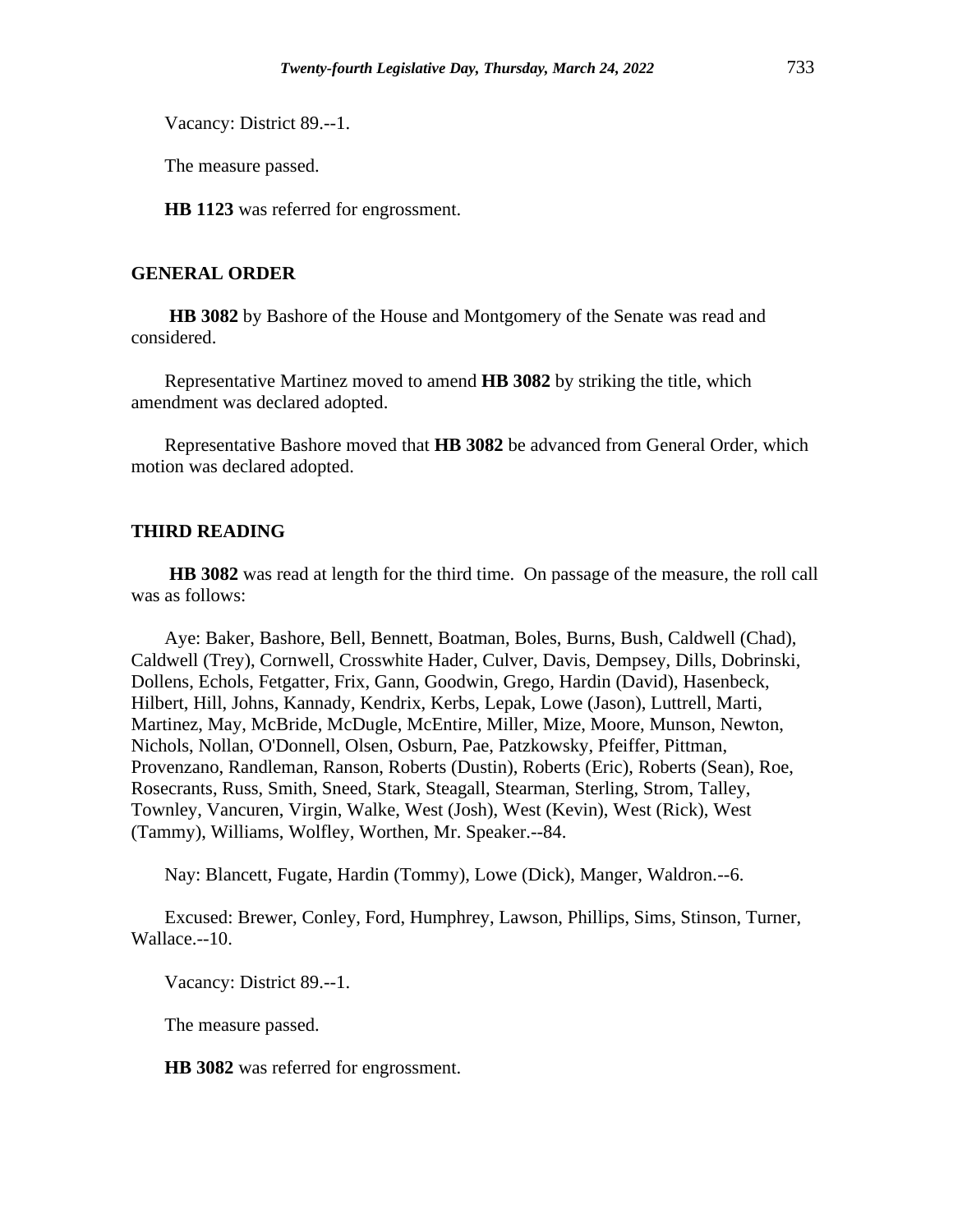### **GENERAL ORDER**

**HB 4330** by Sneed et al. of the House was read and considered.

Representative Osburn moved to amend **HB 4330** by striking the title, which amendment was declared adopted.

Representative Echols moved to advance the bill, which motion was declared adopted.

## **THIRD READING**

**HB 4330** was read at length for the third time. On passage of the measure, the roll call was as follows:

Aye: Boatman, Boles, Burns, Cornwell, Crosswhite Hader, Echols, Fetgatter, Frix, Hardin (David), Hasenbeck, Hilbert, Hill, Johns, Lowe (Dick), Marti, McDugle, McEntire, O'Donnell, Olsen, Patzkowsky, Randleman, Roberts (Sean), Roe, Russ, Sims, Sneed, Stearman, Sterling, Townley, Vancuren, West (Rick), West (Tammy), Williams, Worthen, Mr. Speaker.--35.

Nay: Baker, Bashore, Bell, Bennett, Blancett, Bush, Caldwell (Chad), Culver, Davis, Dills, Dobrinski, Dollens, Fugate, Gann, Goodwin, Grego, Hardin (Tommy), Humphrey, Kendrix, Kerbs, Lowe (Jason), Luttrell, Manger, Martinez, May, McBride, Miller, Mize, Moore, Munson, Nichols, Pae, Pfeiffer, Phillips, Pittman, Provenzano, Ranson, Roberts (Dustin), Roberts (Eric), Rosecrants, Smith, Stark, Steagall, Stinson, Strom, Talley, Turner, Waldron, Walke, West (Josh), West (Kevin), Wolfley.--52.

Excused: Brewer, Caldwell (Trey), Conley, Ford, Kannady, Lawson, Lepak, Newton, Nollan, Osburn, Virgin, Wallace.--12.

Constitutional Priv: Dempsey.--1.

Vacancy: District 89.--1.

The measure failed.

## **RECONSIDERATION**

Representative Echols moved to reconsider the vote whereby **HB 4330** failed, which motion prevailed upon roll call as follows:

Aye: Baker, Bashore, Boatman, Boles, Burns, Caldwell (Trey), Cornwell, Crosswhite Hader, Culver, Davis, Dobrinski, Echols, Fetgatter, Frix, Hardin (David), Hasenbeck, Hilbert, Hill, Humphrey, Johns, Kerbs, Lowe (Dick), Luttrell, Marti, Martinez, May, McDugle, McEntire, Miller, Mize, Moore, Newton, O'Donnell, Olsen, Osburn, Pfeiffer, Phillips, Pittman, Randleman, Roberts (Dustin), Roberts (Eric), Roberts (Sean), Roe, Russ,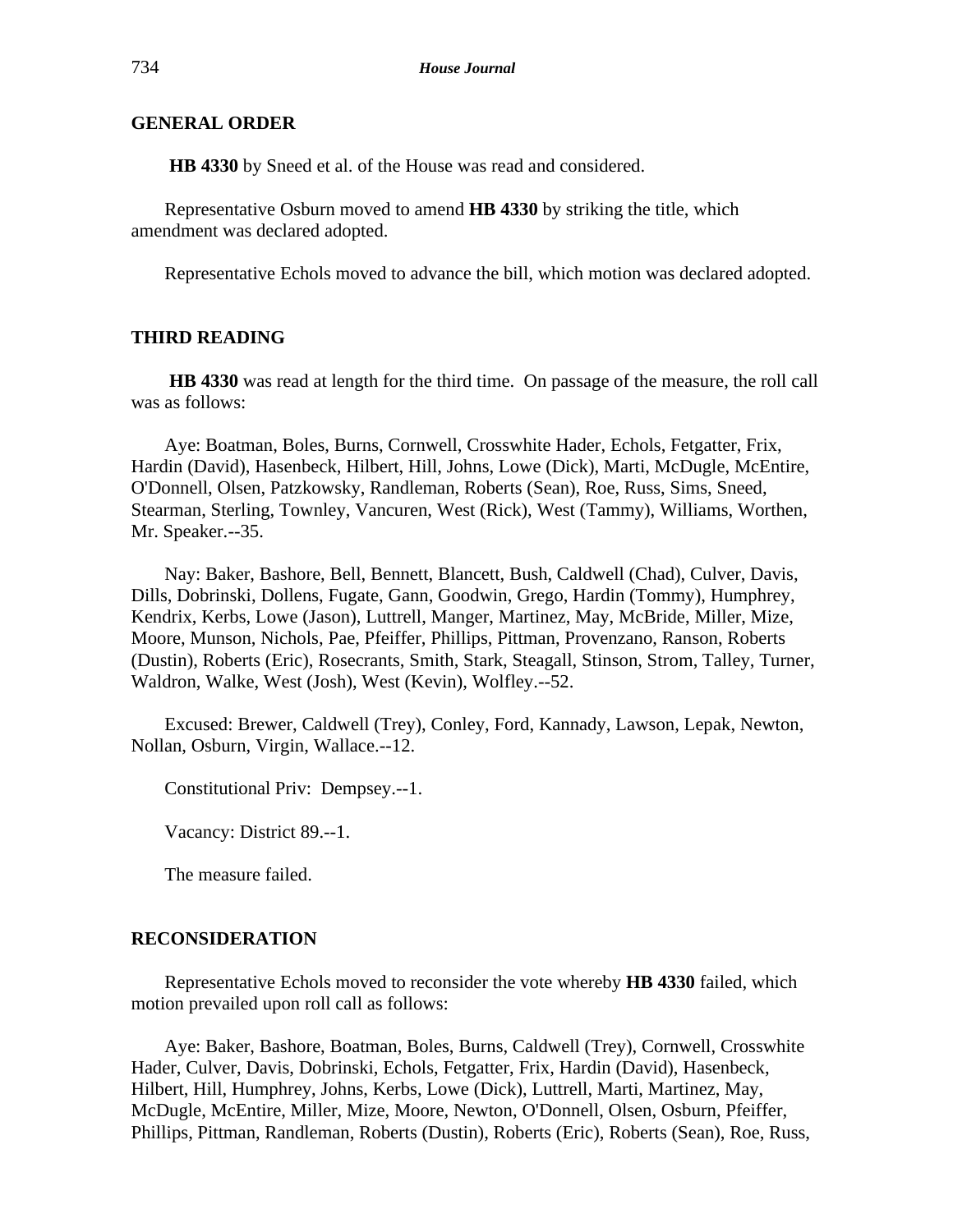Sims, Sneed, Steagall, Stearman, Sterling, Stinson, Strom, Townley, Vancuren, West (Josh), West (Kevin), West (Rick), West (Tammy), Williams, Worthen, Mr. Speaker.--60.

Nay: Bell, Blancett, Dollens, Gann, Goodwin, Grego, Kendrix, Lowe (Jason), Manger, McBride, Munson, Pae, Provenzano, Ranson, Smith, Turner, Virgin, Waldron, Walke, Wolfley.--20.

Excused: Bennett, Brewer, Bush, Caldwell (Chad), Conley, Dills, Ford, Fugate, Hardin (Tommy), Kannady, Lawson, Lepak, Nichols, Nollan, Patzkowsky, Rosecrants, Stark, Talley, Wallace.--19.

Constitutional Priv: Dempsey.--1.

Vacancy: District 89.--1.

The Presiding Officer rescinded advancement from General Order.

#### **GENERAL ORDER**

**HB 3294** by Humphrey of the House was read and considered.

Coauthored by Representative(s) Fugate

Authored by Senator Taylor (principal Senate author)

Representative Echols moved to suspend House Rule 8.8 for the purpose of allowing consideration of an untimely filed floor amendment, which motion was declared adopted upon roll call as follows:

Aye: Bashore, Bell, Bennett, Blancett, Boatman, Boles, Burns, Bush, Caldwell (Trey), Cornwell, Crosswhite Hader, Culver, Dempsey, Dills, Dollens, Echols, Fetgatter, Frix, Fugate, Gann, Goodwin, Grego, Hardin (David), Hasenbeck, Hilbert, Hill, Humphrey, Johns, Kendrix, Kerbs, Lepak, Lowe (Dick), Lowe (Jason), Luttrell, Manger, Marti, Martinez, McBride, McDugle, McEntire, Moore, Munson, Nichols, Nollan, O'Donnell, Osburn, Pae, Patzkowsky, Pfeiffer, Phillips, Pittman, Provenzano, Randleman, Ranson, Roberts (Dustin), Roberts (Sean), Roe, Russ, Sims, Smith, Sneed, Stark, Steagall, Stearman, Sterling, Strom, Talley, Townley, Virgin, Waldron, Walke, West (Josh), West (Kevin), West (Rick), West (Tammy), Wolfley, Worthen, Mr. Speaker.--78.

Excused: Baker, Brewer, Caldwell (Chad), Conley, Davis, Dobrinski, Ford, Hardin (Tommy), Kannady, Lawson, May, Miller, Mize, Newton, Olsen, Roberts (Eric), Rosecrants, Stinson, Turner, Vancuren, Wallace, Williams.--22.

Vacancy: District 89.--1.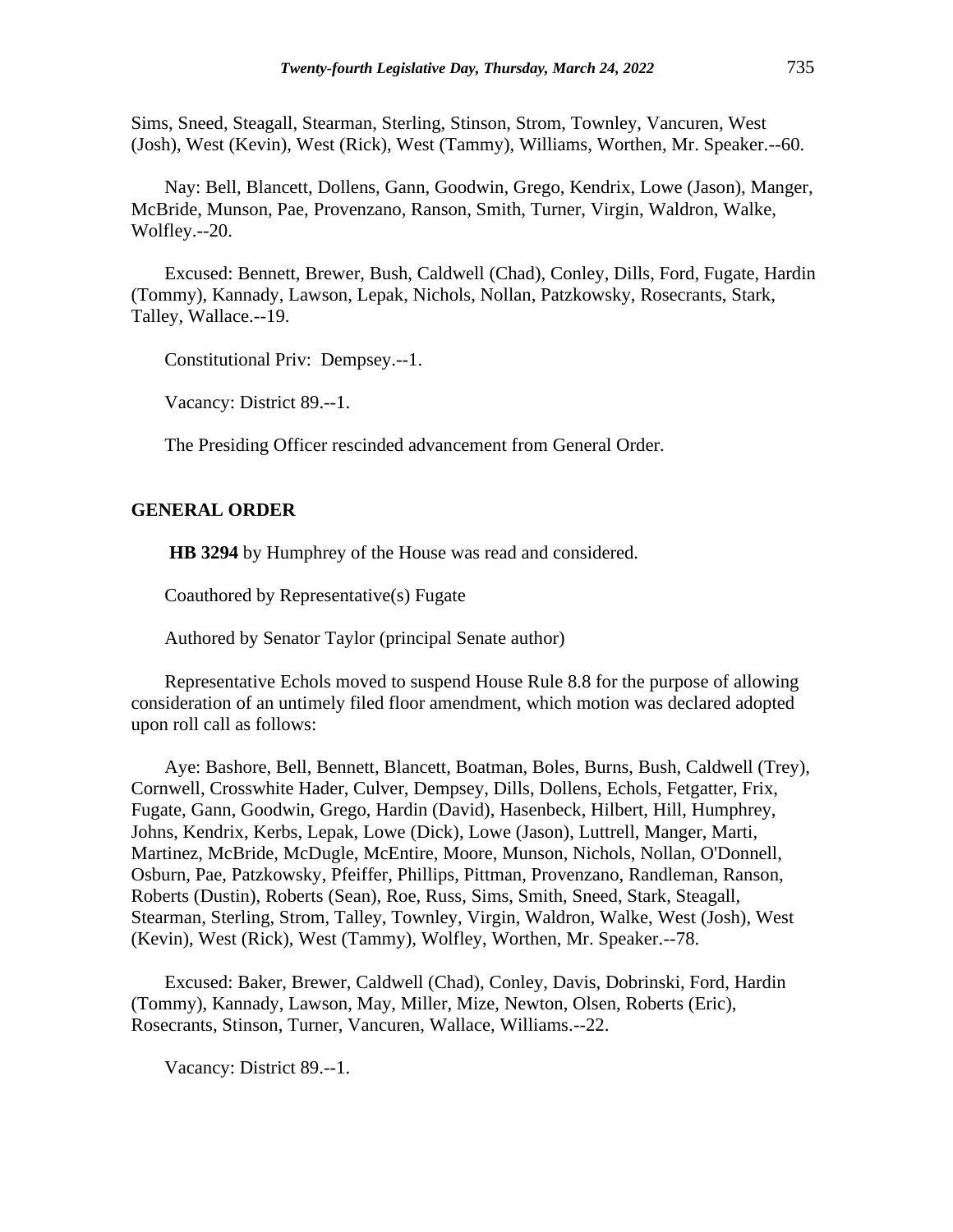Representative Humphrey moved to amend **HB 3294**, Page 1, Section 1, Line 17 by deleting Section 1 in its entirety and by inserting a new Section 1, which amendment was declared adopted.

Representative Martinez moved to amend **HB 3294** by striking the title, which amendment was declared adopted.

Representative Humphrey moved that **HB 3294** be advanced from General Order, which motion was declared adopted.

## **THIRD READING**

**HB 3294** was read at length for the third time. On passage of the measure, the roll call was as follows:

Aye: Baker, Bell, Bennett, Blancett, Boatman, Boles, Burns, Bush, Caldwell (Chad), Caldwell (Trey), Cornwell, Crosswhite Hader, Culver, Davis, Dempsey, Dills, Dobrinski, Dollens, Echols, Fetgatter, Frix, Fugate, Gann, Goodwin, Grego, Hardin (David), Hasenbeck, Hill, Humphrey, Johns, Kendrix, Kerbs, Lawson, Lepak, Lowe (Dick), Lowe (Jason), Luttrell, Manger, Marti, Martinez, May, McBride, McDugle, McEntire, Miller, Mize, Moore, Munson, Newton, Nichols, Nollan, O'Donnell, Olsen, Osburn, Pae, Patzkowsky, Pfeiffer, Phillips, Pittman, Provenzano, Randleman, Ranson, Roberts (Dustin), Roberts (Eric), Roberts (Sean), Roe, Rosecrants, Russ, Sims, Smith, Sneed, Stark, Steagall, Stearman, Sterling, Stinson, Strom, Talley, Townley, Turner, Vancuren, Virgin, Waldron, Walke, West (Josh), West (Kevin), West (Rick), West (Tammy), Williams, Wolfley, Worthen, Mr. Speaker.--92.

Excused: Bashore, Brewer, Conley, Ford, Hardin (Tommy), Hilbert, Kannady, Wallace.--8.

Vacancy: District 89.--1.

The measure passed.

**HB 3294** was referred for engrossment.

#### **GENERAL ORDER**

**HB 3280** by Humphrey et al. of the House and Bullard of the Senate was read and considered.

Representative Martinez moved to amend **HB 3280** by striking the title, which amendment was declared adopted.

Representative Echols moved to advance the bill, which motion was declared adopted.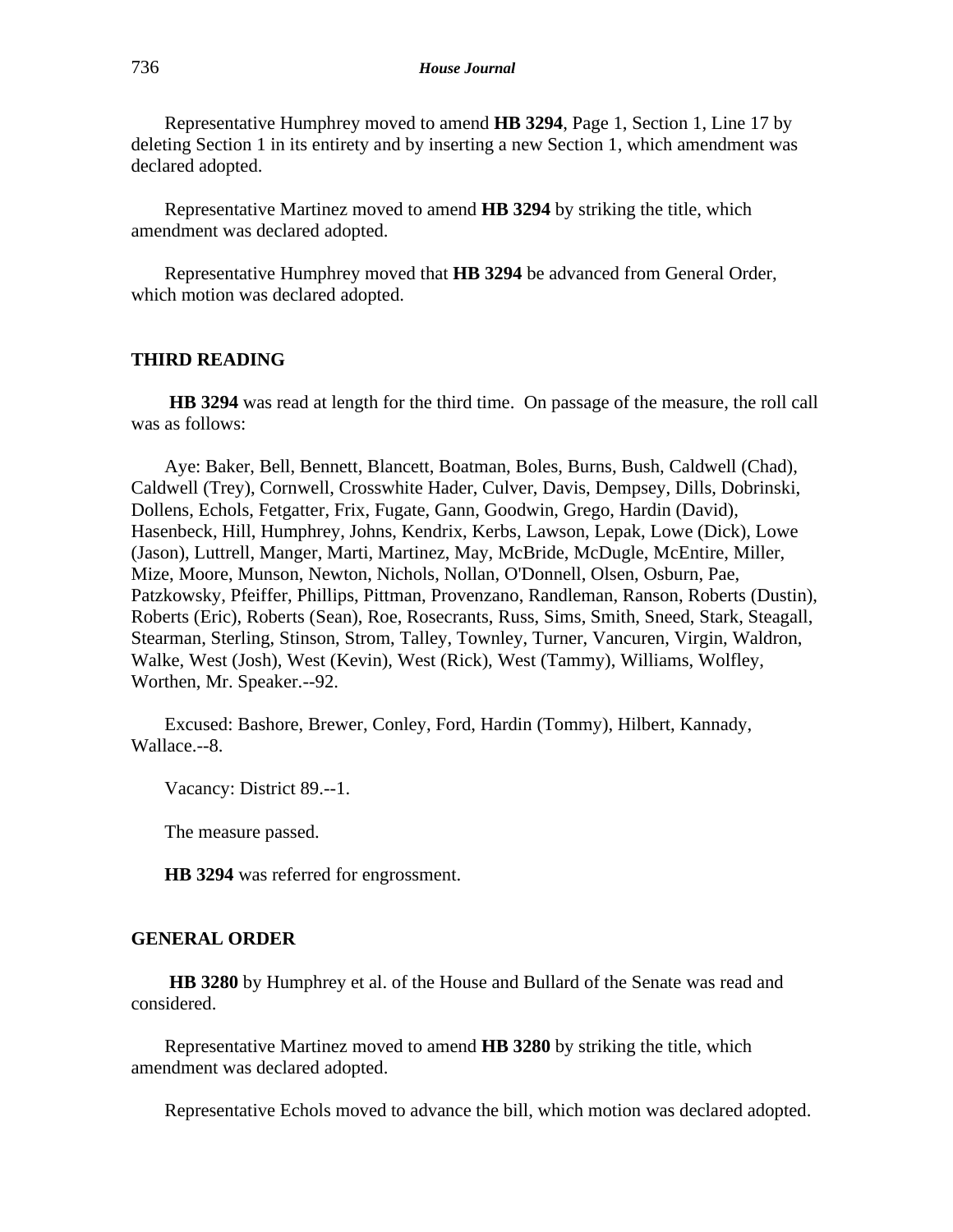#### **Representative Frix Presiding**

## **THIRD READING**

**HB 3280** was read at length for the third time. On passage of the measure, the roll call was as follows:

Aye: Baker, Burns, Cornwell, Crosswhite Hader, Culver, Dempsey, Dills, Dobrinski, Echols, Gann, Grego, Hardin (David), Hardin (Tommy), Hasenbeck, Humphrey, Johns, Kendrix, Kerbs, Lepak, Manger, Marti, Martinez, May, McDugle, Miller, Newton, O'Donnell, Olsen, Patzkowsky, Pfeiffer, Randleman, Roberts (Dustin), Roberts (Eric), Roberts (Sean), Roe, Russ, Sims, Smith, Sneed, Stark, Steagall, Stearman, Sterling, Talley, Vancuren, West (Kevin), West (Rick), West (Tammy), Williams, Wolfley, Mr. Speaker.--51.

Nay: Bashore, Bell, Bennett, Blancett, Boatman, Boles, Bush, Caldwell (Chad), Caldwell (Trey), Davis, Dollens, Fetgatter, Frix, Fugate, Goodwin, Hilbert, Hill, Lawson, Lowe (Dick), Lowe (Jason), McBride, McEntire, Mize, Moore, Munson, Nichols, Pae, Phillips, Pittman, Provenzano, Ranson, Rosecrants, Stinson, Townley, Turner, Virgin, Waldron, Walke, West (Josh), Worthen.--40.

Excused: Brewer, Conley, Ford, Kannady, Luttrell, Nollan, Osburn, Strom, Wallace.--9.

Vacancy: District 89.--1.

The measure passed.

**HB 3280** was referred for engrossment.

#### **RECONSIDERATION**

Representative Davis moved to reconsider the vote whereby **HB 4287** failed, which motion prevailed upon roll call as follows:

Aye: Bashore, Bell, Bennett, Boatman, Boles, Burns, Caldwell (Trey), Cornwell, Crosswhite Hader, Culver, Davis, Dempsey, Dills, Dobrinski, Dollens, Echols, Fetgatter, Frix, Fugate, Gann, Goodwin, Grego, Hardin (David), Hasenbeck, Hilbert, Hill, Humphrey, Johns, Kendrix, Kerbs, Lawson, Lepak, Lowe (Dick), Lowe (Jason), Luttrell, Manger, Marti, Martinez, May, McBride, McDugle, McEntire, Miller, Moore, Munson, Nollan, O'Donnell, Olsen, Pae, Patzkowsky, Pfeiffer, Pittman, Provenzano, Randleman, Ranson, Roberts (Dustin), Roberts (Eric), Roe, Sims, Smith, Sneed, Stark, Steagall, Sterling, Stinson, Talley, Townley, Vancuren, Waldron, Walke, West (Josh), West (Kevin), West (Rick), Williams, Wolfley, Mr. Speaker.--76.

Nay: Stearman.--1.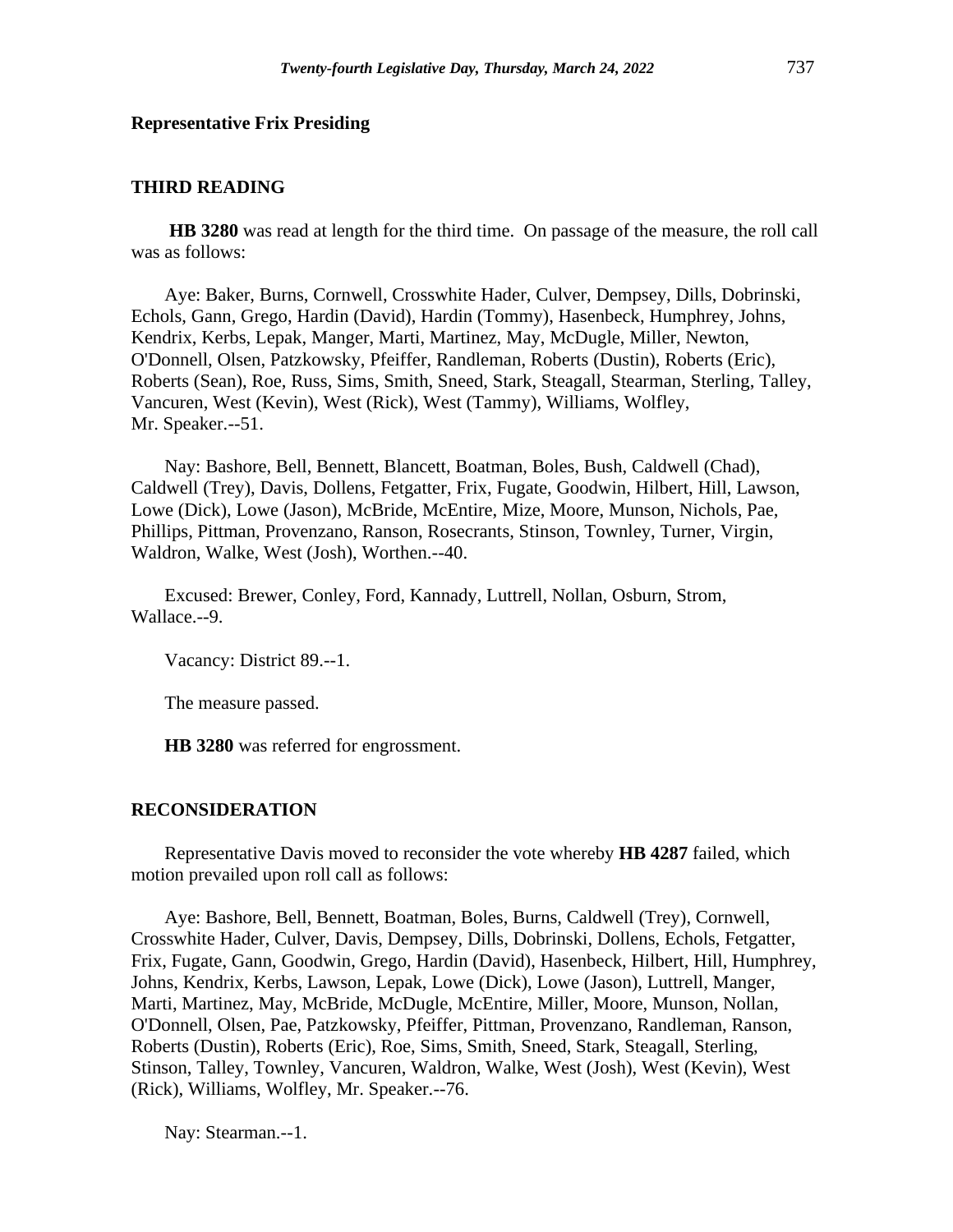Excused: Baker, Blancett, Brewer, Bush, Caldwell (Chad), Conley, Ford, Hardin (Tommy), Kannady, Mize, Newton, Nichols, Osburn, Phillips, Roberts (Sean), Rosecrants, Russ, Strom, Turner, Virgin, Wallace, West (Tammy), Worthen.--23.

Vacancy: District 89.--1.

The Presiding Officer rescinded advancement from General Order.

Representative Davis moved to suspend House Rule 8.8 for the purpose of allowing consideration of an untimely filed floor amendment, which motion was declared adopted upon roll call as follows:

Aye: Baker, Bashore, Bennett, Boatman, Boles, Burns, Caldwell (Trey), Cornwell, Crosswhite Hader, Culver, Davis, Dempsey, Dills, Dobrinski, Dollens, Echols, Fetgatter, Frix, Gann, Goodwin, Grego, Hardin (David), Hasenbeck, Hilbert, Hill, Johns, Kendrix, Kerbs, Lawson, Lepak, Lowe (Dick), Lowe (Jason), Luttrell, Manger, Marti, Martinez, May, McDugle, McEntire, Miller, Moore, Munson, Nichols, Nollan, O'Donnell, Olsen, Pae, Patzkowsky, Pfeiffer, Phillips, Pittman, Provenzano, Randleman, Ranson, Roberts (Dustin), Roberts (Eric), Roberts (Sean), Roe, Sims, Smith, Sneed, Stark, Steagall, Stearman, Sterling, Stinson, Talley, Townley, Vancuren, Virgin, Waldron, Walke, West (Josh), West (Kevin), West (Rick), West (Tammy), Williams, Wolfley, Worthen, Mr. Speaker.--80.

Excused: Bell, Blancett, Brewer, Bush, Caldwell (Chad), Conley, Ford, Fugate, Hardin (Tommy), Humphrey, Kannady, McBride, Mize, Newton, Osburn, Rosecrants, Russ, Strom, Turner, Wallace.--20.

Vacancy: District 89.--1.

Representative Davis moved to amend **HB 4287**, Page 2, Section 2, Lines 6 through 7 by deleting the phrase "one-eighth (1/8) of one (1) ounce to not more than one (1) ounce" and inserting in lieu thereof, the following language: "one-half  $(1/2)$  of one  $(1)$  gram to not more than three (3) ounces"; Line 14 by deleting all language beginning with the semicolon ";" through the word "allowed" on Line 15; Lines 16 through 19 by deleting the emergency clause and inserting in lieu thereof the following effective date: "This act shall become effective January 1, 2023", which amendment was declared adopted.

Representative Echols moved to amend **HB 4287** by striking the title, which amendment was declared adopted.

#### **THIRD READING**

**HB 4287** was read at length for the third time. On passage of the measure the roll call was as follows:

Aye: Baker, Bashore, Bell, Bennett, Blancett, Boatman, Burns, Bush, Caldwell (Trey), Cornwell, Crosswhite Hader, Culver, Davis, Dempsey, Dills, Dobrinski, Dollens, Echols, Fetgatter, Frix, Goodwin, Hardin (David), Hasenbeck, Hilbert, Hill, Humphrey, Johns,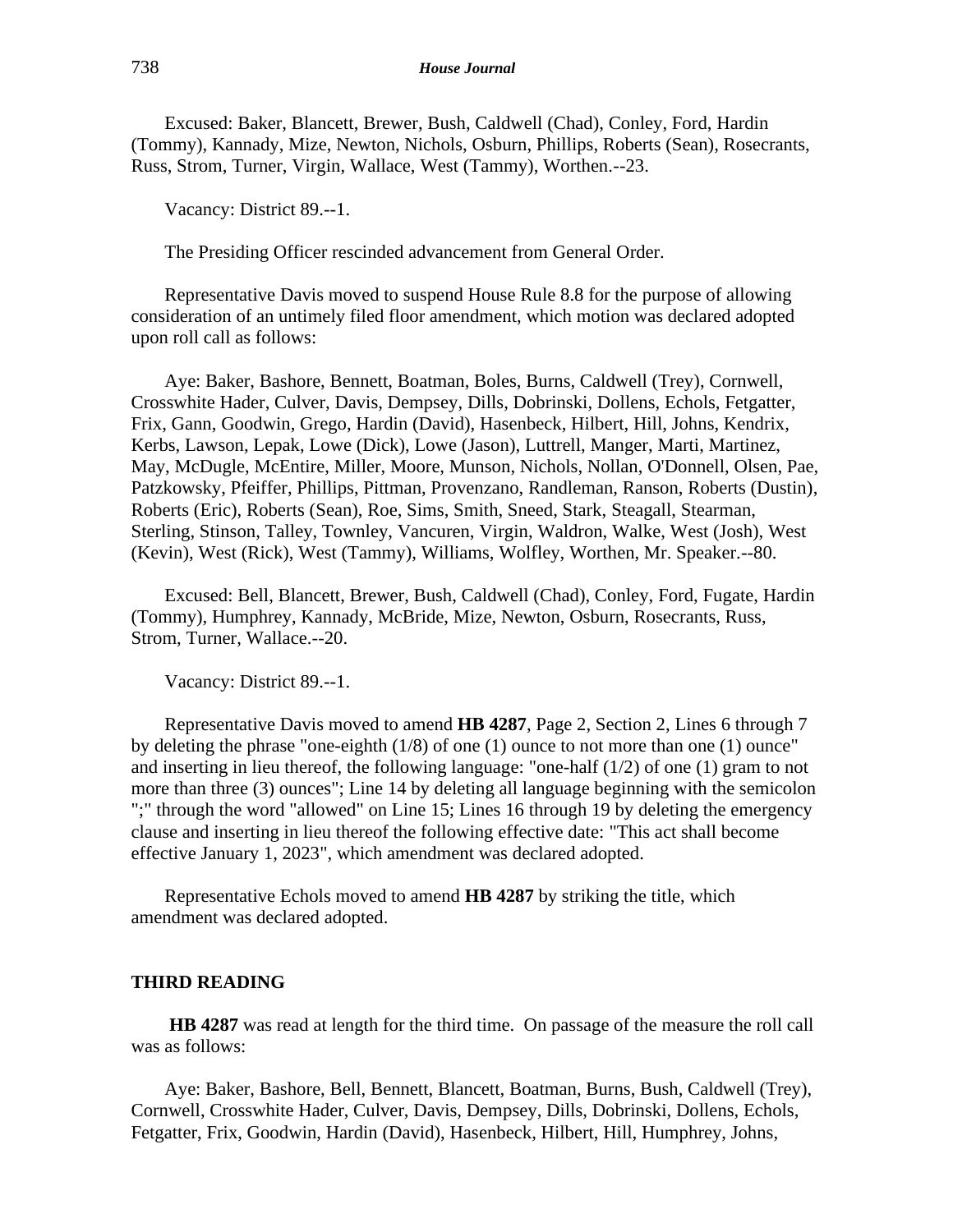Kannady, Kendrix, Kerbs, Lawson, Lepak, Lowe (Dick), Lowe (Jason), Luttrell, Manger, Marti, Martinez, May, McBride, McDugle, McEntire, Miller, Mize, Moore, Munson, Nichols, Nollan, O'Donnell, Olsen, Pae, Patzkowsky, Pfeiffer, Phillips, Provenzano, Randleman, Ranson, Roberts (Dustin), Roberts (Eric), Roberts (Sean), Sims, Sneed, Stark, Steagall, Sterling, Stinson, Strom, Talley, Townley, Turner, Vancuren, Walke, West (Josh), West (Kevin), West (Rick), Williams, Wolfley, Mr. Speaker.--78.

Nay: Boles, Gann, Grego, Hardin (Tommy), Roe, Stearman, Virgin, Waldron, West (Tammy).--9.

Excused: Brewer, Caldwell (Chad), Conley, Ford, Fugate, Newton, Osburn, Pittman, Rosecrants, Russ, Smith, Wallace, Worthen.--13.

Vacancy: District 89.--1.

The measure passed.

**HB 4287** was referred for engrossment.

#### **GENERAL ORDER**

**HB 3977** by Bell of the House was read and considered.

Authored by Senator Boren (principal Senate author)

Representative Bell moved that **HB 3977** be advanced from General Order, which motion was declared adopted.

#### **THIRD READING**

**HB 3977** was read at length for the third time. On passage of the measure, the roll call was as follows:

Aye: Baker, Bashore, Bell, Bennett, Blancett, Boatman, Bush, Caldwell (Trey), Cornwell, Culver, Davis, Dempsey, Dobrinski, Dollens, Echols, Fetgatter, Frix, Fugate, Goodwin, Hasenbeck, Hilbert, Hill, Humphrey, Johns, Kannady, Kerbs, Lawson, Lepak, Lowe (Jason), Luttrell, Manger, Martinez, McBride, McDugle, McEntire, Miller, Mize, Munson, Nichols, Nollan, Pae, Patzkowsky, Pfeiffer, Phillips, Pittman, Provenzano, Randleman, Ranson, Roberts (Dustin), Roberts (Eric), Rosecrants, Sims, Stark, Sterling, Strom, Talley, Townley, Turner, Vancuren, Virgin, Waldron, Walke, West (Tammy), Williams.--64.

Nay: Boles, Burns, Caldwell (Chad), Crosswhite Hader, Dills, Gann, Grego, Hardin (David), Hardin (Tommy), Kendrix, Marti, May, Moore, Olsen, Roberts (Sean), Roe, Smith, Steagall, Stearman, West (Kevin), West (Rick), Wolfley.--22.